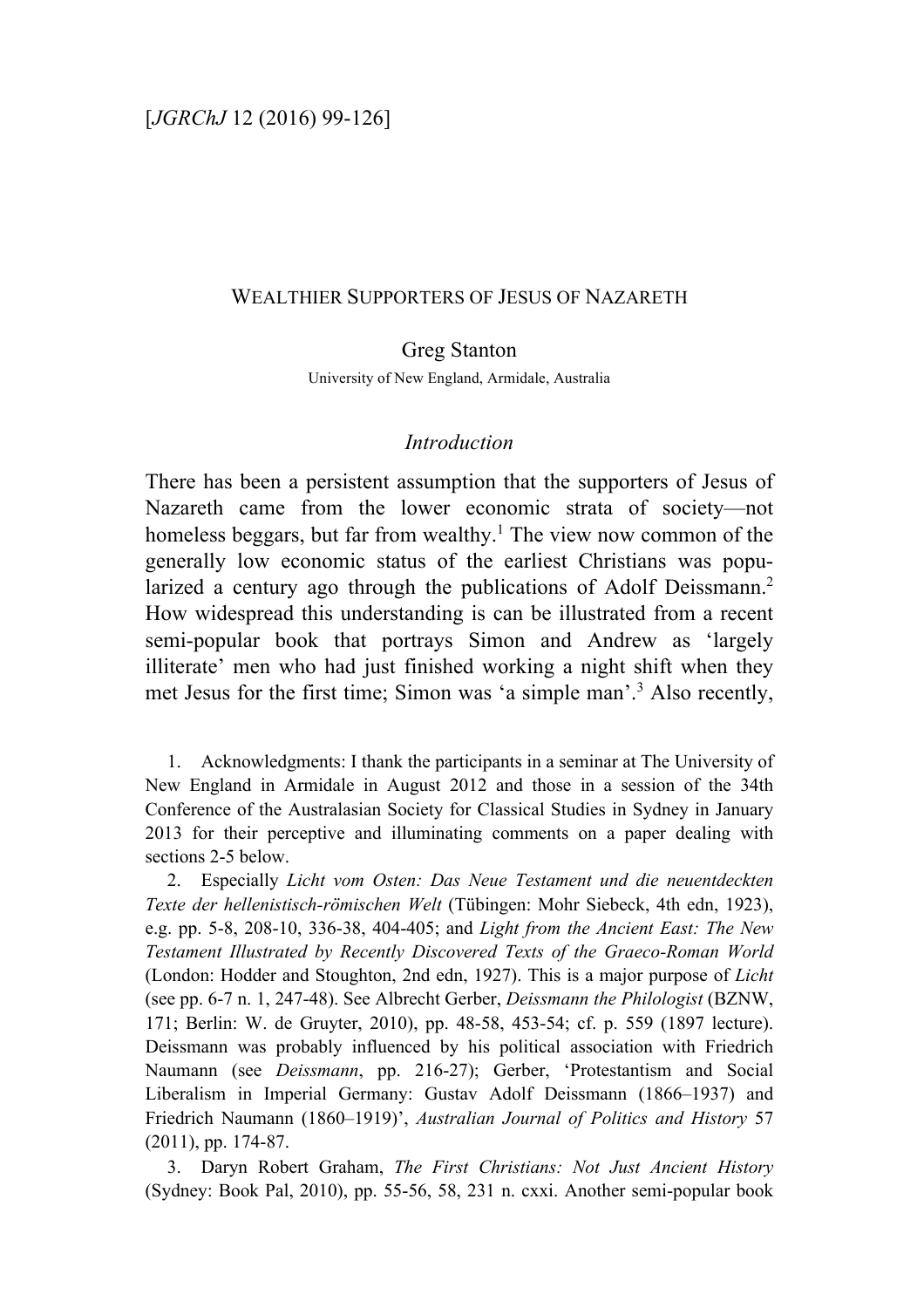Chris Forbes, in a cautious argument about the criteria for authenticity of the material in the Gospels, envisages that Jesus' 'followers were predominantly small farmers or landless rural workers'.4 Gerd Theissen, another scholar who looks afresh at the evidence, sees 'the social context of the renewal movements within the Judaism of the first century AD' as 'not so much the lowest class of all as a marginal middle class'. They 'were threatened with debt and a decline in fortunes: farmers, fishermen and craftsmen'. Basically, he regards the earliest Christians as wandering charismatics who lacked possessions. <sup>5</sup> A lively book by John Dominic Crossan places Jesus and his family in the 'Peasant' class, or even lower (bottom 15%), the 'Artisan' class. <sup>6</sup> But it is possible to find others who think that some disciples, those engaged in the fishing trade, were 'men of substance who worked in family partnerships, owning several vessels and employing hired hands'.7 And there were earlier scholars who saw some of the first disciples as belonging to the entrepreneurial classes. For example, Wilhelm H. Wuellner used materials collected in the large economic and social histories of the Hellenistic and Roman worlds to suggest that, in the fishing industry, while the hired workers remained poor, those who hired laborers were considerably higher on the economic scale, although left in the shade by those who provided finance or had contractual rights. <sup>8</sup> George Wesley Buchanan pointed to many teachings of Jesus that were directed at members of the upper class and

sees Jesus as a simple peasant (Reza Aslan, *Zealot: The Life and Times of Jesus of Nazareth* [New York: Random House, 2013], pp. xix, 34-38, 98, 103, 211, 229).

4. Christopher Forbes, 'The Historical Jesus', in Mark Harding and Alanna M. Nobbs (eds.), *The Content and Setting of the Gospel Tradition* (Grand Rapids: Eerdmans, 2010), pp. 231-62 (233).

5. Gerd Theissen, *The First Followers of Jesus: A Sociological Analysis of the Earliest Christianity* (ET; London: SCM Press, 1978), esp. pp. 10-14, 36, 38, 45-46 (quotations); Gerd Theissen and Annette Merz, *Der historische Jesus: Ein Lehrbuch* (Göttingen: Vandenhoeck & Ruprecht, 3rd edn, 2001), pp. 198-201, 203- 207.

6. John Dominic Crossan, *Jesus: A Revolutionary Biography* (San Francisco: HarperCollins, 1994), pp. xii, 23-25, 103-107, 181.

7. J.R. Porter, *Jesus Christ: The Jesus of History, the Christ of Faith* (London: Duncan Baird, 1999), p. 43. See also Abraham J. Malherbe, *Social Aspects of Early Christianity* (Philadelphia: Fortress Press, 2nd edn, 1983), pp. 31-59, 118-19.

8. Wilhelm H. Wuellner, *The Meaning of 'Fishers of Men'* (Philadelphia: Westminster Press, 1967), pp. 21-25; cf. pp. 45-61.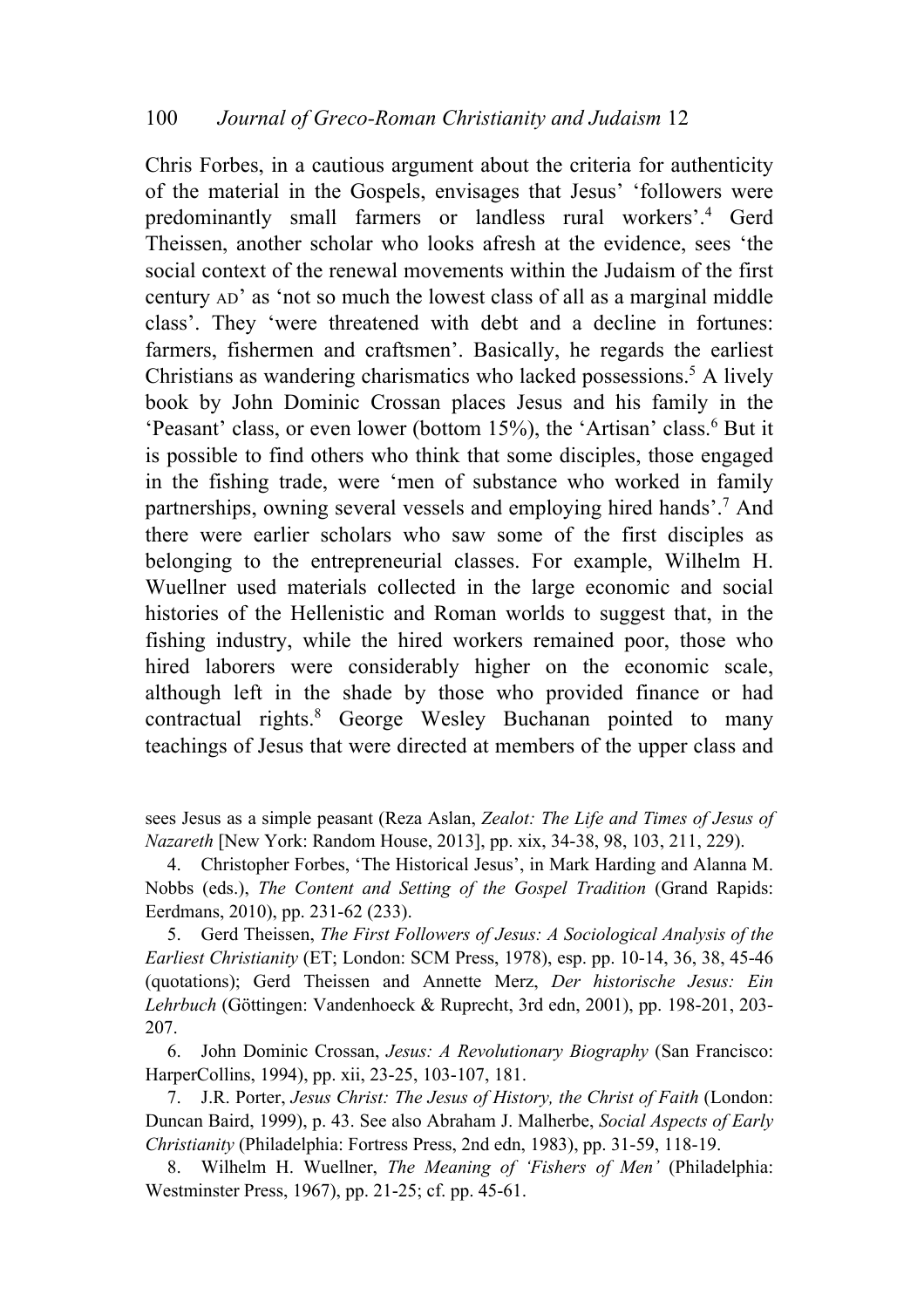others that would cast him as a building contractor rather than a manual laborer.<sup>9</sup> Other scholars dismiss any thought of moderate wealth among the fishing families by pointing to the limited living-space in the houses excavated in Capernaum. But it is unlikely that ancient Galilean fishing families had the same sense of personal space as modern archaeologists would. 10

It is generally acknowledged that the New Testament contains references to wealthy members of the Christian communities. The letter of James, for example, uses circumlocutions for wealthy Christians (as distinct from references to the wealthy as a class): the person who enters a Christian gathering in dazzling clothes and wearing a gold ring—contrasted with the destitute  $(\pi \tau \omega \gamma o)$ —and those with the capital to move to a particular city in order to conduct business and make money.<sup>11</sup> But there has been little recognition of the wealthier supporters of Jesus himself. The view that Jesus and his supporters were poor suits contemporary prejudices. Rather than speaking of Jesus

9. George Wesley Buchanan, 'Jesus and the Upper Class', *NovT* 7 (1964–65), pp. 195-209. He called for a study of the term  $τ$ έκτων (pp. 202-203). E.A. Judge pointed out to Richard A. Batey 'the need to collect and analyse the uses of *tektōn* in the Greek papyri' in Richard A. Batey, '"Is not this the Carpenter?"', *NTS* 30 (1984), pp. 249-58 (257 n. 2). See section 6 below.

10. Jonathan L. Reed, 'Archaeological Contributions to the Study of Jesus and the Gospels', in Amy-Jill Levine et al. (eds.), *The Historical Jesus in Context* (Princeton: Princeton University Press, 2006), pp. 40-54, says that the houses excavated in Capernaum and other villages in Galilee 'show that neither farming nor fishing put people in the higher tiers of the social pyramid' (p. 51). On the archaeological remains at Capernaum, see Stanislao Loffreda, *NEAEHL* 1.291-96 and *OEANE* 1.416-19; Jonathan L. Reed, *Archaeology and the Galilean Jesus: A Re-examination of the Evidence* (Harrisburg, PA: Trinity Press International, 2000), pp. 148-60. For a debate on personal space in another arena, the assembly place in Classical Athens, see Mogens Herman Hansen, 'Reflections on the Number of Citizens Accommodated in the Assembly Place on the Pnyx', in Björn Forsén and Greg Stanton (eds.), *The Pnyx in the History of Athens: Proceedings of an International Colloquium Organised by the Finnish Institute at Athens, 7–9 October, 1994* (Papers and Monographs of the Finnish Institute at Athens, 2; Helsinki: Suomen Ateenan-instituutin säätiö, 1996), pp. 23-33.

11. Jas 2.2; 4.13; cf. Roy Bowen Ward, 'Partiality in the Assembly: James 2:2- 4', *HTR* 62 (1969), pp. 87-97 (95-97); cf. E.A. Judge, *Social Distinctives of the Christians in the First Century: Pivotal Essays by E.A. Judge* (ed. David M. Scholer; Peabody, MA: Hendrickson, 2008), pp. 38-39, who identifies a Roman equestrian and big businessmen in the East.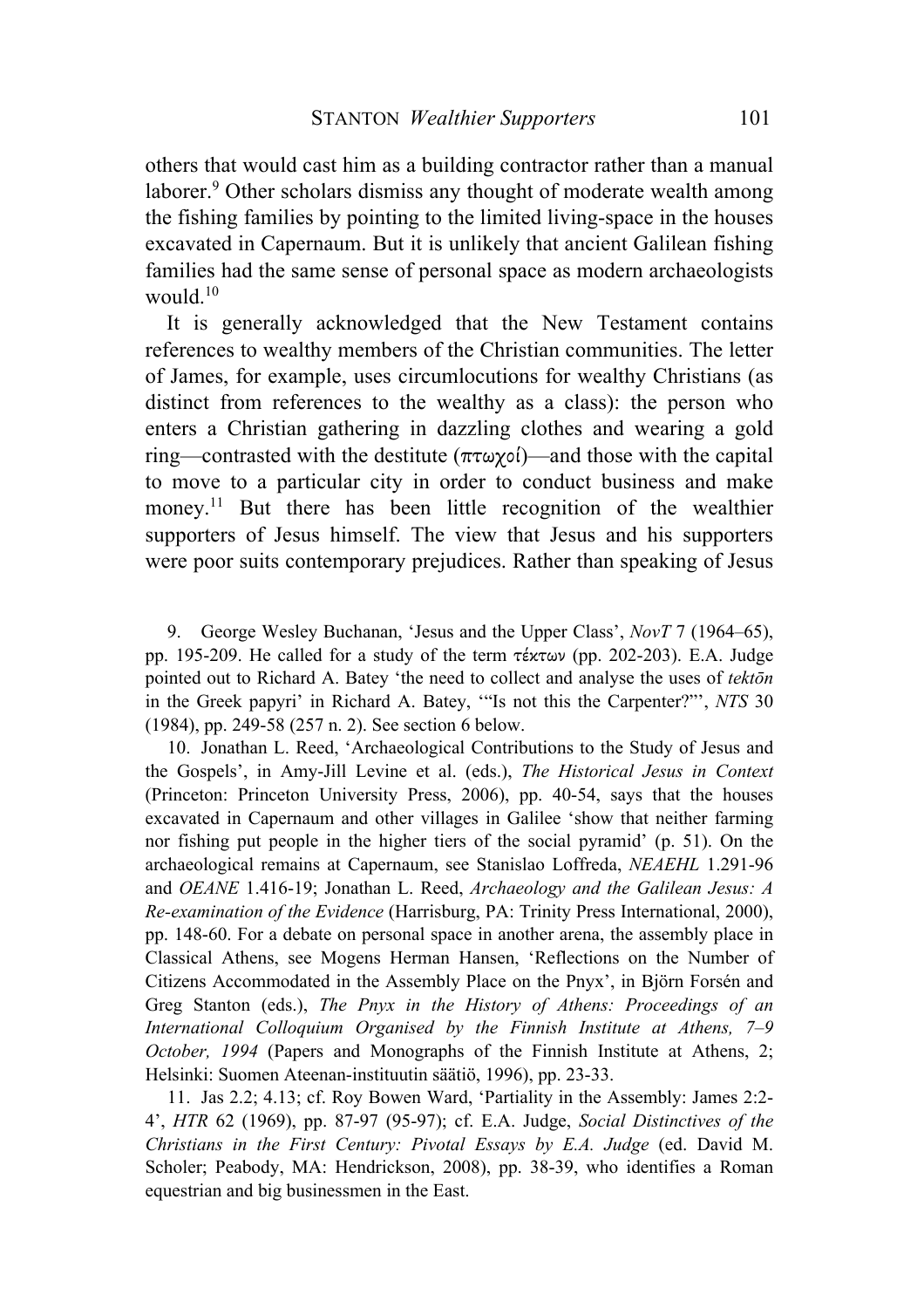of Nazareth as the Christ, Western church leaders often speak of introducing Jesus as though he was an ordinary person struggling financially, or as a friend in similar circumstances to their own. The slogan 'What would Jesus do?' that North American Christians put on bracelets and automobiles also takes Jesus to be a person like themselves.12 This paper seeks to challenge the assumption that the first followers of Christ were mainly poor peasants. In challenging this common understanding, one needs to be cautious that assumptions in the ancient sources (such as the Gospels) are also not ignored.

# *1. Looking for Evidence*

The purpose of this paper is to tease out signs of wealth among Jesus' supporters. In a recent article, Chris Keith argues that modern scholars cannot in the final analysis be sure of the Jesus of Nazareth whom they delineate, but they can get close to achieving that goal by understanding how and why early Christians came to view him as they did. The process is aided by advances in historiography and memory theory.13 In particular, scholars have tried to develop tools in order to be more specific about the economic standing of (especially) Paul's connections. However, the classifications of Steven Friesen, for example, involve many guesses, and it is unnerving to read that his seven categories of economic standing can be transformed into 120.<sup>14</sup> There is, moreover, a lesson to be learned from historians of Greece in the Archaic period, who have much more limited sources than students of the historical Jesus. The principle is to accept what the ancient sources say unless there is a reason for rejecting it.<sup>15</sup> Moreover, there are statements in the

12. See Stephen Prothero, *American Jesus: How the Son of God Became a National Icon* (New York: Farrer, Straus and Giroux, 2003), pp. 38, 302-303.

13. Chris Keith, 'The Narratives of the Gospels and the Historical Jesus: Current Debates, Prior Debates and the Goal of Historical Jesus Research', *JSNT* 38 (2016), pp. 426-55.

14. Steven J. Friesen, 'Poverty in Pauline Studies: Beyond the So-Called New Consensus', *JSNT* 26 (2004), pp. 323-61; Bruce W. Longenecker, 'Socio-Economic Profiling of the First Urban Christians', in Todd D. Still and David G. Horrell (eds.), *After the First Urban Christians: The Social-Scientific Study of Pauline Christianity Twenty-Five Years Later* (London: T. & T. Clark, 2009), pp. 36-59 (45 n. 16).

15. Gil Davis, 'Dating the Drachmas in Solon's Laws', *Historia* 61 (2012), pp. 127-58 (132 n. 28).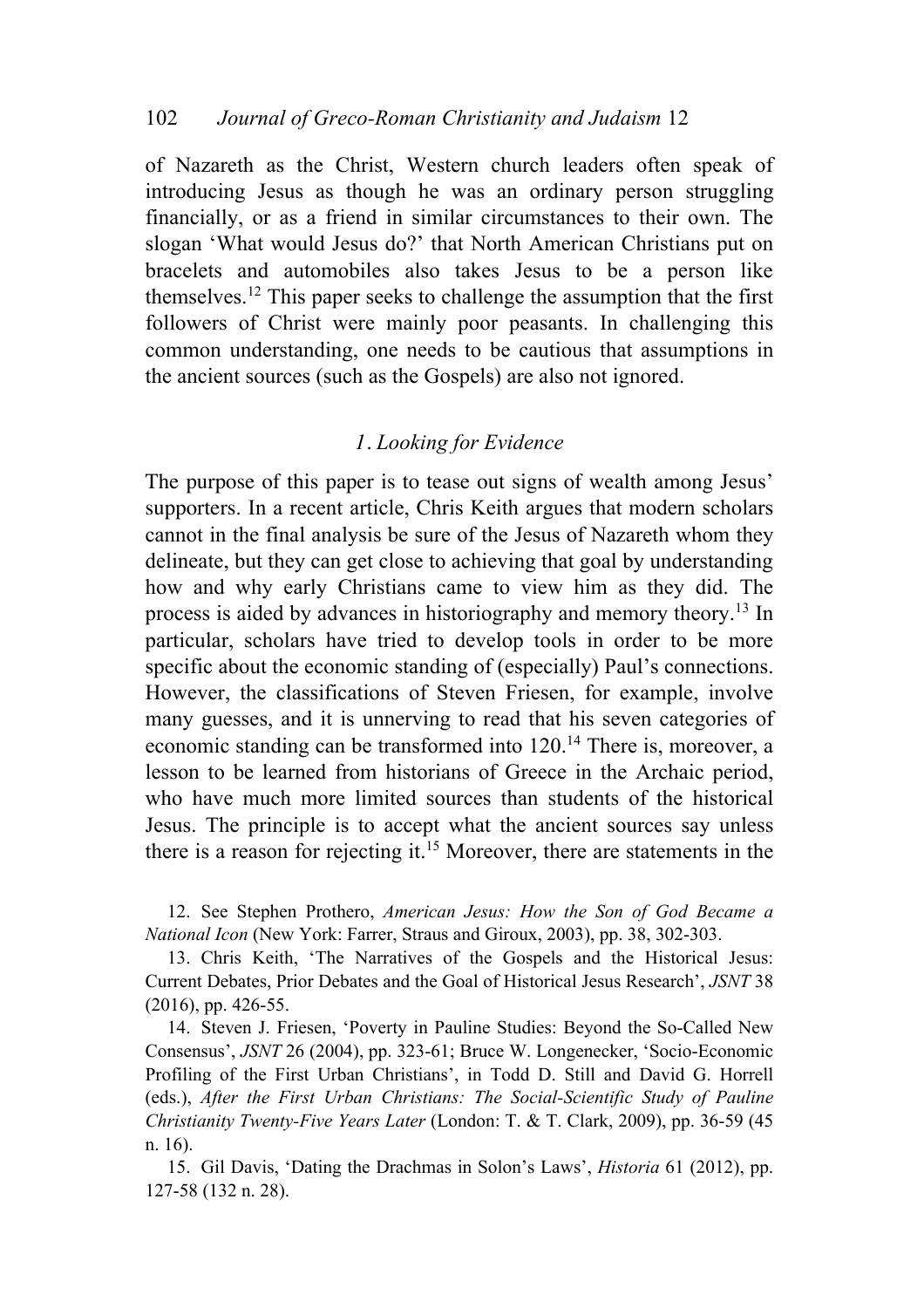Gospels that are made in passing, without any perceptible theological intent. Thus, the story of the large catch of fish on the Sea of Tiberias after the resurrection is told as a miracle. That underlying implication is conveyed by the πλῆθος (large number) of fish preventing the seven disciples from hauling the net (Jn 21.6). The specific figure of 153 fish later in the account (21.11) is an example of eyewitness detail that is unnecessary. It is consistent with the miracle interpretation, but it can be regarded as superfluous detail preserved by communal memory of an actual event.16

Some guidance comes from papyrological evidence for economic arrangements in the eastern Roman empire, although we must be alert to the possibility that Egypt was economically or socially different.<sup>17</sup> Dominic Rathbone argues that there is little evidence for poverty in Roman Egypt of the first to the third centuries. But he is aware that there is little evidence from the huge city of Alexandria, second only to Rome, to which poverty-stricken people probably drifted, as they did to Rome. He suggests that the situation for *widows* was not as bad as scholars have stated. However, men were looking for wives in an even younger age-bracket. As he says, 'women were less likely to remarry after the age of thirty-five.' Making village communities pay the polltax for villagers who could not pay certainly implies a sufficiently high proportion of poor people to force a change in the law. Other scholars, such as Seán Freyne, freely use papyrological and other Egyptian evidence. As Peter Arzt-Grabner points out, the growing number of papyri found outside Egypt confirms that people in Egypt were using similar formulations to those elsewhere in the Roman empire. A related point is that quite a few papyri found in Egypt deal with situations in provinces beyond Egypt.18

16. For a strong statement made generations ago on the reliability of the fourth evangelist when a detail is mentioned that is quite 'incidental and irrelevant to his overriding theological purpose', see J.A.T. Robinson, 'The New Look on the Fourth Gospel', in Kurt Aland et al. (eds.), *Studia Evangelica 1*: *Papers Presented to the International Congress on 'The Four Gospels in 1957' Held at Christ Church, Oxford, 1957* (TU, 73; Berlin: Akademie Verlag, 1959), pp. 338-50 (346).

17. Some offices were certainly distinctive (cf. nn. 39-40 below).

18. Dominic Rathbone, 'Poverty and Population in Roman Egypt', in Margaret Atkins and Robin Osborne (eds.), *Poverty in the Roman World* (Cambridge: Cambridge University Press, 2006), pp. 100-14 (quotation from p. 102). For Rome, see Keith Hopkins, *Death and Renewal* (Sociological Studies in Roman History, 2; Cambridge: Cambridge University Press, 1983), pp. 207-11; Seán Freyne, *The*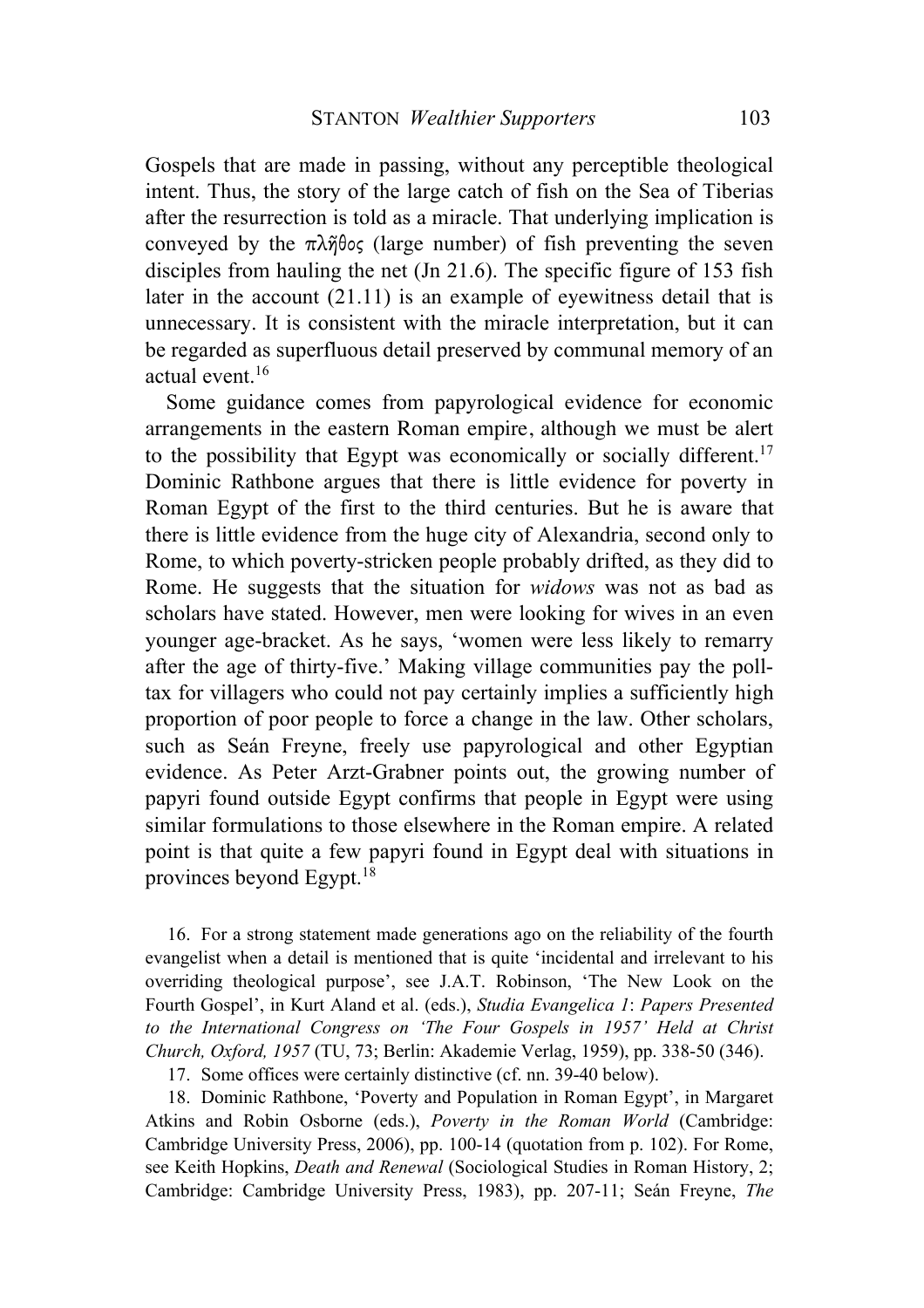#### 104 *Journal of Greco-Roman Christianity and Judaism* 12

Initially in our search for signs of moderate wealth, we might note that a long-standing investigator of the papyri concluded that fishing families and carpenters 'occupied a prosperous space in town society'.<sup>19</sup> In Egypt, the central government controlled the issue of leases for fishing and the sale of fish. A lot of money was paid over.<sup>20</sup> In P.Wisc. 1.6.14-16, 20-23 (210–11 CE), two pots of thrissa fish and six pots of *garum* (see below), or possibly of pickled fish, are handed over at the point of agreement on the fishing rights, while the rest of the rent will be paid in silver drachmas at the end of the lease.<sup>21</sup> In the long account P.Oxy. 49.3495 (second century CE) terms for pickling indicate catches of fish that are set aside for pickling (and so no money changes hands at this point).<sup>22</sup> There is also literary evidence for abundance of fish in

*Jesus Movement and its Expansion: Meaning and Mission* (Grand Rapids: Eerdmans, 2014), ch. 3; Peter Arzt-Grabner, '"Neither a Truant nor a Fugitive": Some Remarks on the Sale of Slaves in Roman Egypt and Other Provinces', in Traianos Gagos (ed.), *Proceedings of the 25th International Congress of Papyrology, Ann Arbor July 29–August 4, 2007* (Ann Arbor, MI: American Studies in Papyrology, 2010), pp. 21-32 (e.g. 'the long lasting theory of a "Sonderfall Ägypten" is … no longer valid' [p. 21]); M. Rostovtzeff's studies (used by Wuellner) found the Egyptian evidence generally compatible with that of other areas of the eastern Roman empire (*The Social and Economic History of the Hellenistic World* [Oxford: Clarendon Press, 1941]; and *The Social and Economic History of the Roman Empire* [Oxford: Clarendon Press, 2nd edn, 1957]).

19. Peter Parsons, *City of the Sharp-Nosed Fish: Greek Papyri Beneath the Egyptian Sand Reveal a Long-Lost World* (London: Phoenix, 2007), p. 103.

20. Allan Chester Johnson, *Roman Egypt to the Reign of Diocletian* (ESAR, 2; Baltimore: Johns Hopkins University Press, 1936), pp. 317, 335, 348, 374-78, 552- 53; Raphael Taubenschlag, *The Law of Greco-Roman Egypt in the Light of the Papyri: 332 B.C.—640 A.D*. (Warsaw: Państwowe Wydawnictwo Naukowe, 2nd edn, 1955), pp. 664-66. Although there are gaps in the text, SB 16.12495 (first century CE) shows a civic official seeking to control where fish is sold: the owner of a workshop processing fish ( $i\chi\theta\acute{\nu}\alpha$ ) has tried to have women sell them away from the city 'in one of the oases of the Western Desert' (Michael Sharp, 'The Food Supply', in Alan K. Bowman et al. [eds.], *Oxyrhynchus: A City and its Texts* [Graeco-Roman Memoirs, 93; London: Egypt Exploration Society, 2007], pp. 218- 30 [221-22]). Johnson (*Roman Egypt*, pp. 377-78) gives P.Tebt. 2.329 (139 CE) as an example of large amounts of money (1 talent 1100 drachmas of silver [ll. 15-16, 23]) given by fishers as a deposit.

21. The text was revised from the photograph by J.R. Rea, who later published the four fishing licences in P.Oxy. 46.3267-3270 ('P.Wisc. 6 Revised', *ZPE* 12 [1973], pp. 262-64).

22. ε(*iς*) ταριχίαν, 127; τα(ρι)χ(ία), 89, 112, 133, 143.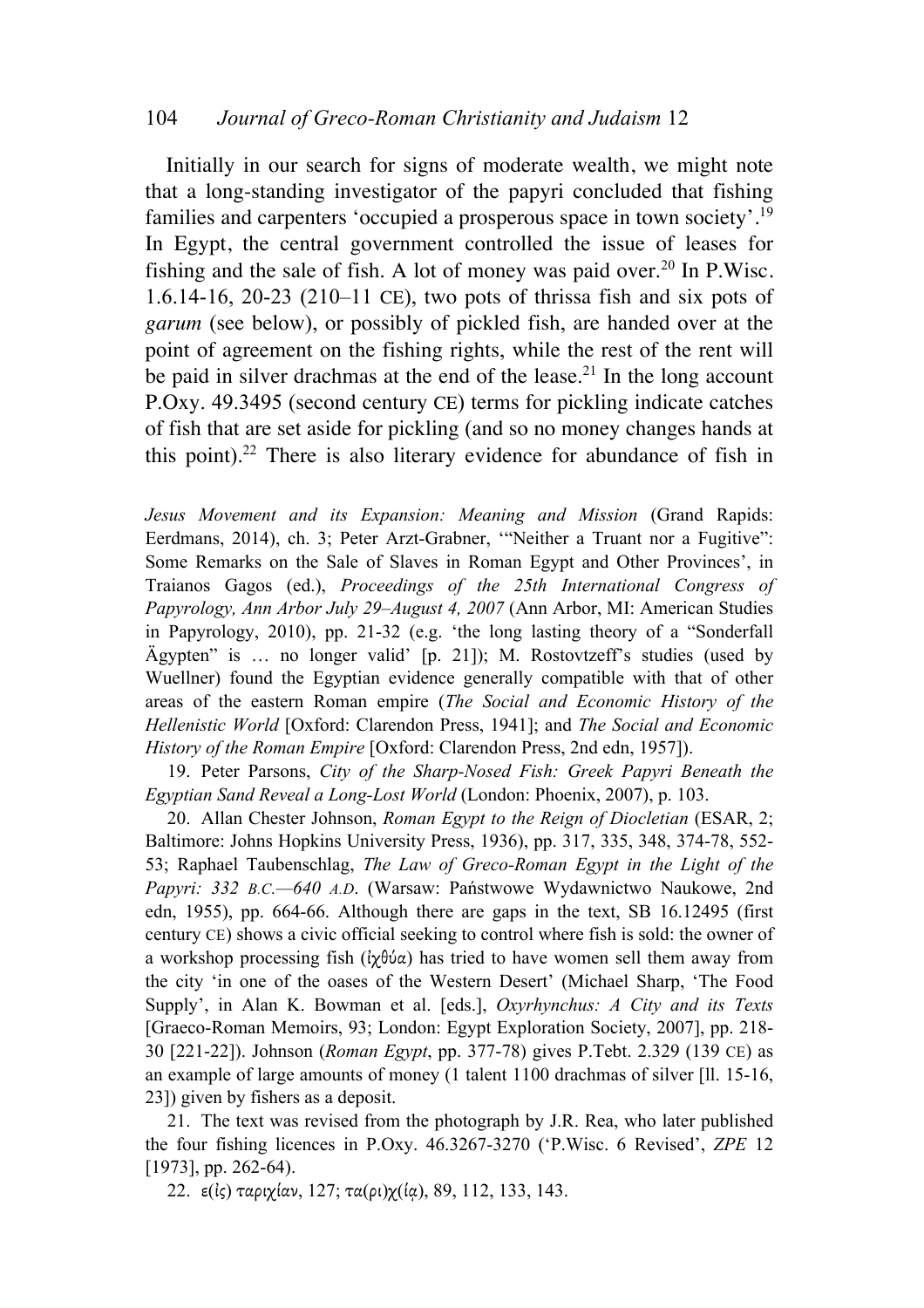Egypt (e.g. 'all kinds of species of fish, incredible in number', with 'an unfailing number for salting'). Lake Moiris alone provided a catch worth a talent of silver each day as it flowed out into the Nile, such that the people engaged in the salting operation could scarcely keep up with the work. <sup>23</sup> Such preserved fish products were 'widely spread' in the ancient world.<sup>24</sup> The lust for 'those delicate pickled fish from the Nile' is evident in Loukianos, *The Ship or The Wishes* 15 (second century CE).

*Garum*, a kind of sauce made from the salted livers of fish, was a valuable product that was apparently widely sold in the Roman empire.<sup>25</sup> It is already mentioned (οὐδ<ἐν> ... τοῦ ταριχηροῦ γάρου, 'none of the pickled sauce') in a fragment (606 Radt) of Sophocles (fifth century BCE), and its enormous spread in the Mediterranean is clear from Pliny, *Nat. Hist.* 31.94 (first century CE), where the provinces of Mauretania, Africa, Baetica and Asia are mentioned. In P.Oxy. 54.3749 (319 CE), the guild of *garum*-sellers (γαροπῶλαι) at Oxyrhynchus declares a price of 28 denarii for one sextarius of fishsauce. In Diocletian's edict on maximum prices (301 CE), fish sauce (*liquamen*, γάρος) sells for up to sixteen denarii per Italian pint and salted fish for six denarii per Italian pound.<sup>26</sup> Moreover, archaeologists see a big demand for *garum* as well as olive oil in the large-scale production of *amphorae* in Central Tunisia (province of Africa).<sup>27</sup>

23. Herodotus 2.149.5; Diodorus Siculus 1.36.1 (quotations), 1.52.6. On fishing in Egypt, see Maria Carlotta Besta, 'Pesca e pescatori nell'Egitto greco-romano', *Aeg* 2 (1921), pp. 67-74.

24. Andreas Gutsfeld, 'Fischspeisen (und Meeresfrüchte)', *DNP* 4.529 ('weit verbreitet').

25. P. Grimal and Th. Monod, 'Sur la véritable nature du "garum"', *REA* 54 (1952), pp. 27-38; Robert I. Curtis, *Garum and Salsamenta: Production and Commerce in Materia Medica* (Studies in Ancient Medicine, 3; Leiden: Brill, 1991).

26. A daily wage in this later period may have been about 25 denarii (Simon Corcoran, *The Empire of the Tetrarchs: Imperial Pronouncements and Government AD 284–324* [Oxford: Clarendon Press, 1996], p. 228). The edict is most easily consulted in Tenney Frank, *Rome and Italy of the Empire* (ESAR, 5; Baltimore: Johns Hopkins University Press, 1940), pp. 305-421 (322-23, 328-29).

27. David J. Mattingly et al., 'Leptiminus (Tunisia): A "Producer" City?', in David J. Mattingly and John Salmon (eds.), *Economies beyond Agriculture in the Classical World* (Leicester-Nottingham Studies in Ancient Society, 9; London: Routledge, 2001), pp. 75-84. For fish-farming in the Roman empire, see Geoffrey Kron, 'Animal Husbandry, Hunting, Fishing, and Fish Production', in John Peter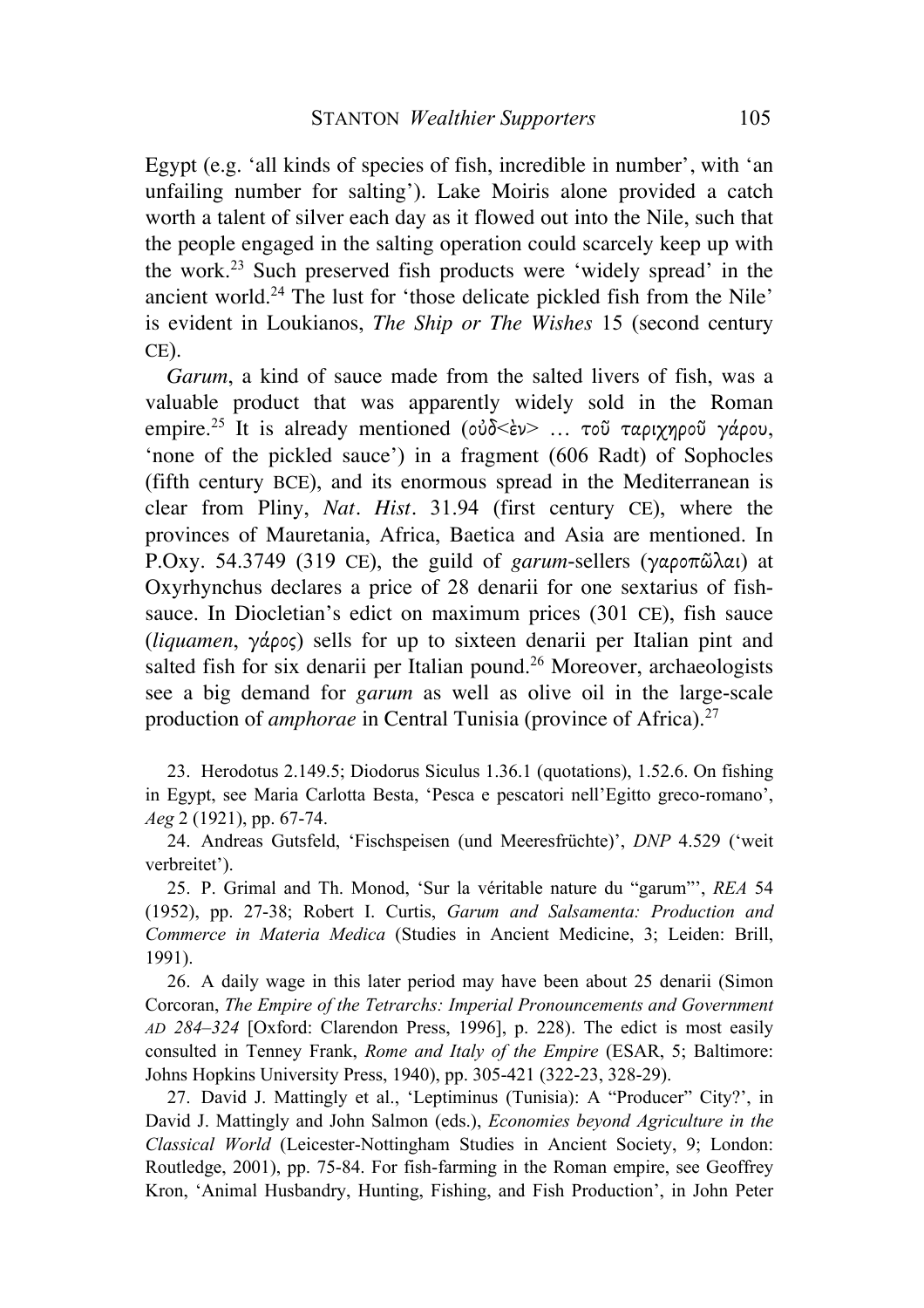### 106 *Journal of Greco-Roman Christianity and Judaism* 12

Martin Hengel drew attention half a century ago to the references to Mary of Magdala and other women, who supported Jesus (section 4 below), as eyewitnesses.<sup>28</sup> More recently, Richard Bauckham has gone much further in accepting the Gospel accounts as eyewitness testimony. His book has provoked much discussion, and some consideration should also be given to psychological research on eyewitness memory and selective reporting.<sup>29</sup> But many of the minor differences between Gospel accounts can be explained as consistent with the kinds of discrepancies that occur when a group of witnesses report on what they saw with—sometimes—differing emphases. Thus, it is a mistake to interpret Mark's account of the fishermen (Mk 1.16-20) as indicating that Andrew and Simon did not own a boat and so stood in shallow water to cast their nets, whereas James and John fished from a boat.<sup>30</sup> This passage should be interpreted along with the parallel accounts in Mt. 4.18-22 and Lk. 5.1-11 to conclude that the two sets of brothers owned boats (and were, indeed, business partners). But we should also not conclude that eyewitness accounts provide blanket confidence in

Oleson (ed.), *The Oxford Handbook of Engineering and Technology in the Classical World* (Oxford: Oxford University Press, 2008), pp. 206, 211-13.

28. Martin Hengel, 'Maria Magdalena und die Frauen als Zeugen', in Otto Betz et al. (eds.), *Abraham unser Vater: Juden und Christen im Gespräch über die Bibel* (Festschrift für Otto Michel zum 60. Geburtstag; AGSU, 5; Leiden: Brill, 1963), pp. 243-56.

29. Richard Bauckham, *Jesus and the Eyewitnesses: The Gospels as Eyewitness Testimony* (Grand Rapids: Eerdmans, 2006), esp. pp. 45-54. See the critiques and Bauckham's responses in *JSHJ* 6 (2008), pp. 96-105, 157-253; and *JSNT* 31 (2008), pp. 195-219, 221-35. For psychological research, see Judith C.S. Redman, 'How Accurate Are Eyewitnesses? Bauckham and the Eyewitnesses in the Light of Psychological Research', *JBL* 129 (2010), pp. 177-97; Dale C. Allison Jr, *Constructing Jesus: Memory, Imagination, and History* (Grand Rapids: Baker, 2010), esp. chs. 1 and 6; Robert K. McIver, *Memory, Jesus, and the Synoptic Gospels* (SBLRBS, 59; Atlanta: SBL, 2011); *idem*, 'Eyewitnesses as Guarantors of the Accuracy of the Gospel Traditions in the Light of Psychological Research', *JBL* 131 (2012), pp. 529-46.

30. Ekkehard W. Stegemann and Wolfgang Stegemann, *The Jesus Movement: A Social History of its First Century* (Edinburgh: T. & T. Clark, 1999), p. 199. Preferable is the view of the scholar they criticize: Michael N. Ebertz, *Das Charisma des Gekreuzigten: Zur Soziologie der Jesusbewegung* (WUNT, 45; Tübingen: Mohr Siebeck, 1987), pp. 77-78. The Stegemanns (*Jesus Movement*, pp. 199-200) characterize the economic situation of the first disciples as 'modest, if not downright miserable' and the disciples generally as 'absolutely poor' (πτωχοί).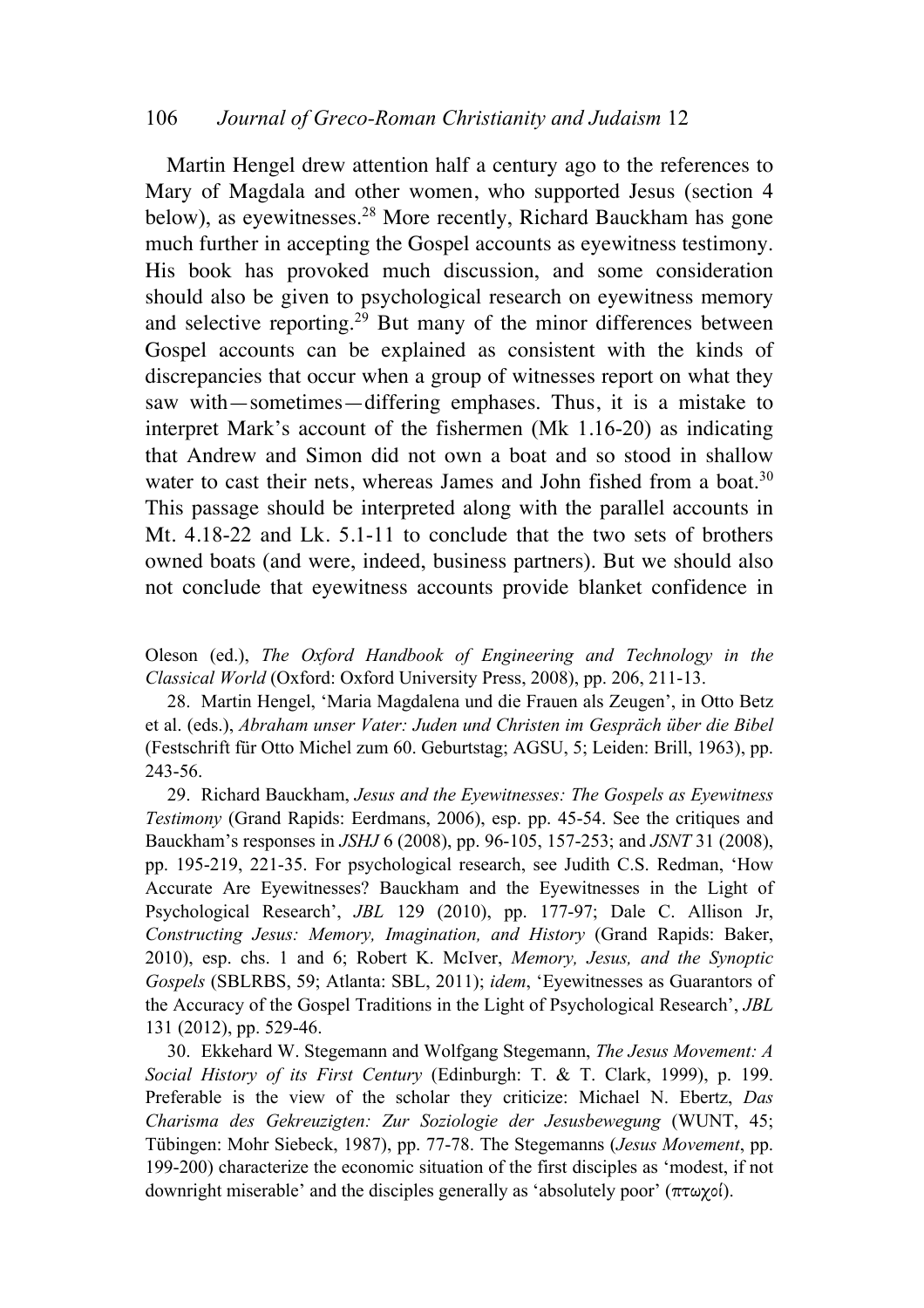the historicity of the Gospel narratives. As noted above, we should be prepared to reject a particular detail in the written sources, if there is a good reason for doing so, just as much as we retain evidence when there is no good reason to reject it. $31$ 

#### *2. Partners and Hired Laborers in Zebedee's Fishing Business*

In the Markan account of the calling of four disciples by Jesus (1.16- 20), there is evidence of wealth in the family of Zebedee. Possibly, his sons, James and John, are starting to run the business based on ownership of a boat by the family. But they are able to leave the hired laborers ( $\mu\sigma\theta\omega\tau\sigma\theta$ ) in the hands of their father Zebedee and go off immediately to become followers of Jesus. Who are these  $\mu_0 \sigma_0$ Are they slaves rented out by a slave-owner, as in PSI 4.359 (see below)?32 Are they free laborers who contract themselves to a business owner? The papyri help us understand their situation.

Some papyri from the Zenon archive of the third century BCE mention two entrepreneurs in the manufacturing and pitching of jars named Lysimakhos and Paesis.<sup>33</sup> Although they can be identified simply as 'potters' (κεραµεῖς, P.Lond. 7.2038.2), they engaged hired laborers (µισθωτοί) on a monthly basis (καταµήνιοι). A serious cashflow problem arose when an advanced payment was not made, and the hired laborers were without work for four days but were still paid on a daily basis (ll. 8-18). Part of the hold-up was that the business lacked a place ( $\tau \delta \pi$ oς; ll. 3, 6-7, 17) where the workers could fire pots (l. 28).<sup>34</sup> As with

31. For a comparable statement on the authenticity of particular New Testament material, see I. Howard Marshall, *A Critical and Exegetical Commentary on the Pastoral Epistles* (ICC; Edinburgh: T. & T. Clark, 1999), p. 813: 'Where there is no compelling case against the authenticity of the material, it should be accepted for what it is.'

32. For an introduction to slavery in the New Testament documents, see Jennifer A. Glancy, *Slavery in Early Christianity* (New York: Oxford University Press, 2002).

33. On the Zenon papyri, see P.W. Pestman et al., *A Guide to the Zenon Archive*  (Papyrologica Lugduno-Batava, 21; Leiden: Brill, 1981); and Claude Orrieux, *Zénon de Caunos, parépidèmos, et le destin grec* (Annales Littéraires de l'Université de Besançon, 320; Paris: Belles Lettres, 1985).

34. For τόπος as land where brick-makers or potters can carry out their vocation, see Tony Reekmans, 'Parerga papyrologica, III', *Chronique d'Égypte* 43 (1968), pp. 159-71 (160 n. 2).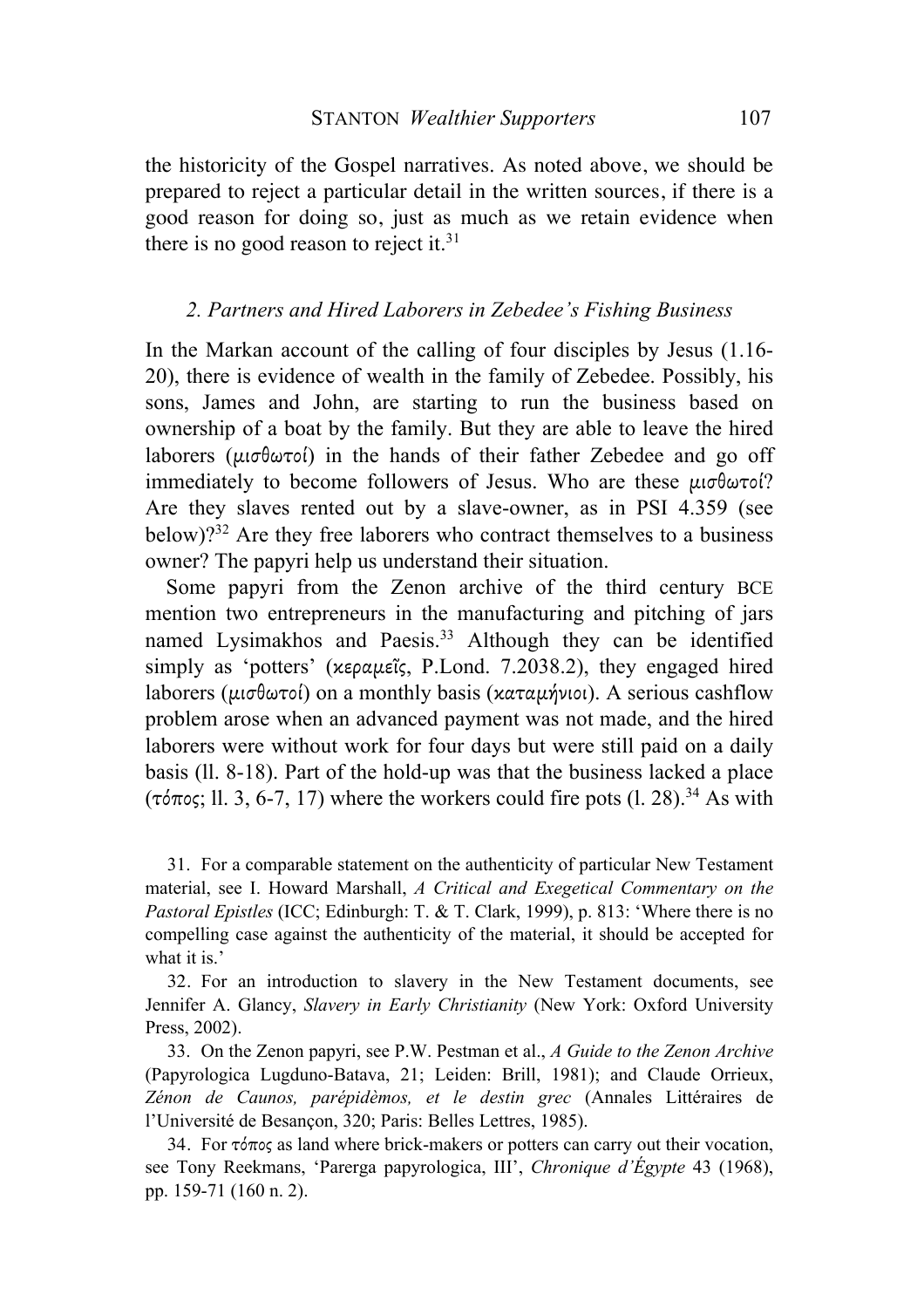Zebedee and his sons, Paesis and his sons operate the business together: they are recommended by another potter, Pettukamis, as useful skilled workers familiar with the clay of Philadelphia (P.Cair.Zen. 3.59500.2- 7). Paesis elsewhere offers in company with Lysimakhos and others to superintend the pitching of jars (P.Cair.Zen. 3.59481). Although µισθωτοί and καταµήνιοι appear to be the same people in the petition (P.Lond. 7.2038), they are differentiated in the list of workers in P.Cair.Zen. 4.59751; moreover, the µισθωτοί are free laborers, distinguished from slaves  $(\pi \alpha \tilde{\delta} \epsilon \zeta)^{35}$  In another papyrus from the archive, dated 252–251 BCE, a certain Phabis (PSI 4.359.4) says that a named µισθωτός who turns out to be a slave (τὸ σῶµα; l. 9) had gotten the donkey and bags ready, and absconded; the slave has been arrested and handed over to the police. 36

Two words allude to the relationship between Zebedee's sons and the brothers Simon (Peter) and Andrew in the narrative of Luke 5: µέτοχος and κοινωνός. On the face of it, the two terms are interchangeable. The use of 'the other' in 'They signalled to their partners (τοῖς µετόχοις) in the other boat' (v. 7) suggests a settled arrangement. A formal partnership seems indicated also by the second term: 'astonishment had seized him [Simon] and all those with him at the catch of fish they had taken; similarly, James and John the sons of Zebedee, who were partners (οἳ ἦσαν κοινωνοί) with Simon' (vv. 9-10). In what sense are Zebedee and his sons 'partners' of the other two brothers Simon and Andrew?<sup>37</sup>

35. For vocabulary that can refer to slaves as well as children, see G.R. Stanton, 'Τέκνον, παῖς and Related Words in Koine Greek', in Basil G. Mandilaras (ed.), *Proceedings of the XVIII International Congress of Papyrology, Athens 25–31 May 1986* (Athens: Greek Papyrological Society, 1988), pp. 463-80; and Eleanor Dickey, 'Rules without Reasons? Words for Children in Papyrus Letters', in J.H.W. Penny (ed.), *Indo-European Perspectives: Studies in Honour of Anna Morpurgo Davies* (Oxford: Oxford University Press, 2004), pp. 119-30.

36. For the  $\mu\sigma\theta\omega\tau\phi\varsigma$   $\Pi\alpha\nu[\tilde{\eta}\varsigma\gamma]$  who absconded with the donkey, see W. Peremans and E. Van 't Dack, *Prosopographia Ptolemaica* 5 (Studia Hellenistica, 13; Louvain: Publications Universitaires, 1963), p. 112 no. 13652; for Phabis, apparently a fellow donkey-driver, p. 113 no. 13668.

37. J.Y. Campbell took κοινωνός in Lk. 5.10 to mean a regular business-partner, even though he took µέτοχος in 5.7 to mean those who at the time happened to be sharing in the work of fishing ('KOINQNIA and its Cognates in the New Testament', *JBL* 51 [1932], pp. 352-80, esp. p. 362). In general, he took κοινωνός to be used in the New Testament as in Classical writers (p. 363).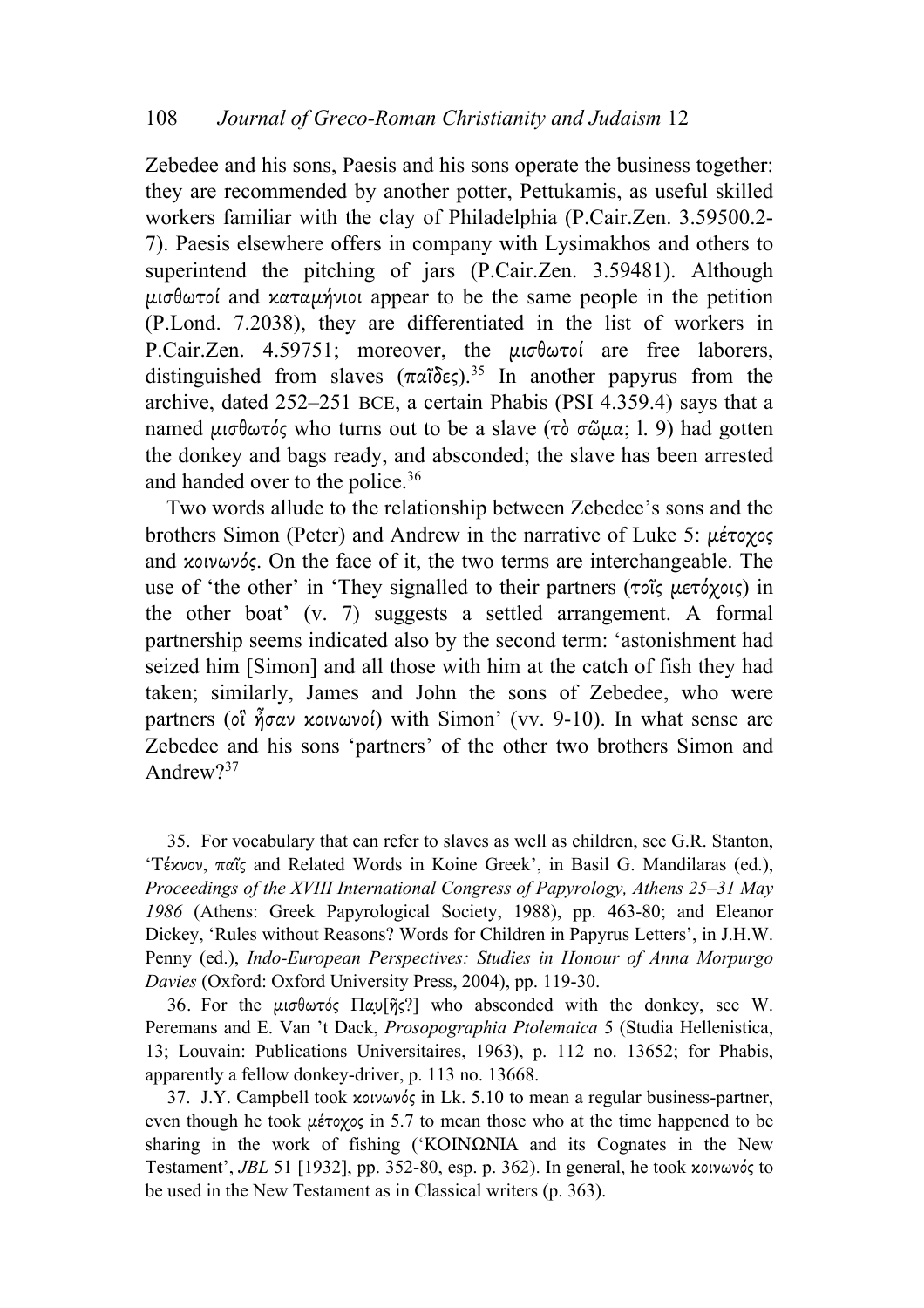In the papyri, κοινωνός is used of a partner in farming. An example is the undertaking, 'I agree that I shall be your partner with a half share of the farming for the current 17th (year) of Hadrianus Caesar the lord' (P.Flor. 3.370.2-5 [132 CE]).<sup>38</sup> Elsewhere three contractors release 'our partner' (κοινωνῷ ἡµῶν; l. 5) from the last year of a contract (P.Hamb. 1.69 [146 CE]). The term can also apply to a partner in the cultivation of a parcel of land leased from the government (for example, in the fragmentary P.Amh. 2.94.2 [208 CE]). In another document from the same archive (P.Amh. 2.100 [198–211 CE]), one of these partners, Hermes, son of Diogenes, takes a different man as κοινωνός (l. 4) in exploiting a lake of which Hermes is the lessee. The interchangeability of the two terms is illustrated clearly by their usage for colleagues in office, including in liturgies (compulsory services). A petitioner states in P.Wisc. 1.3 (257–59 CE): 'with all my strength, together with my colleagues (ὁµοῦ τοῖς κοινωνοῖς, l. 3), I have exerted myself in order that they [the liturgies] were finished'. The other term is used in grain receipts and other documents, for example, in Stud.Pal. 22.127.5-9 (185 CE): 'We, Neilos and my colleagues (μέτοχ<sup>ω</sup> [read <sup>-oι</sup>]) as *sitologoi* (grain clerks) of the village of Apias ... ' (similarly, P.Turner 20.5-6 [113 CE] and P.Amst. 1.36 [second century CE]). P.Wisc. 1.36.4 (147 CE) uses µέτοχοι in speaking of 'Heron and Satabous and their fellow *laographoi* of Theadelpheia'.39 Possibly, µέτοχοι is more general in the grain account that refers to 'Pyrrhos and his companions', but 'colleagues' is surely intended in the same document a few lines later: 'to the *dekaprotoi* and their µέτοχοι' (P.Wisc. 1.29 verso 1, 10 [third century CE $]$ ).<sup>40</sup>

38. Norbert Baumert restricts the partnership in P.Flor. 3.370.18 to the contract, but the phraseology in 2-5 (above) surely rules this out (*Koinonein und Metechein—synonym? Eine umfassende semantische Untersuchung* [SBB, 51; Stuttgart: Katholisches Bibelwerk, 2003], p. 258).

39. On *laographoi* (local officials concerned with census records and the polltax) and *sitologoi*, see Friedrich Oertel, *Die Liturgie: Studien zur ptolemäischen und kaiserlichen Verwaltung Ägyptens* (Leipzig: Teubner, 1917), pp. 179-80, 250- 57; Naphtali Lewis, *The Compulsory Public Services of Roman Egypt* (Papyrologica Florentina, 11; Florence: Gonnelli, 1982), pp. 37, 47 (with key on p. 10).

40. On *dekaprotoi* (taxation officers acting for the central government in Egypt in the third and early fourth centuries), see Oertel, *Liturgie*, pp. 211-14, 432-33; E.G. Turner, 'Egypt and the Roman Empire: The δεκάπρωτοι', *JEA* 22 (1936), pp. 7-19; J. David Thomas, 'The Introduction of Dekaprotoi and Comarchs into Egypt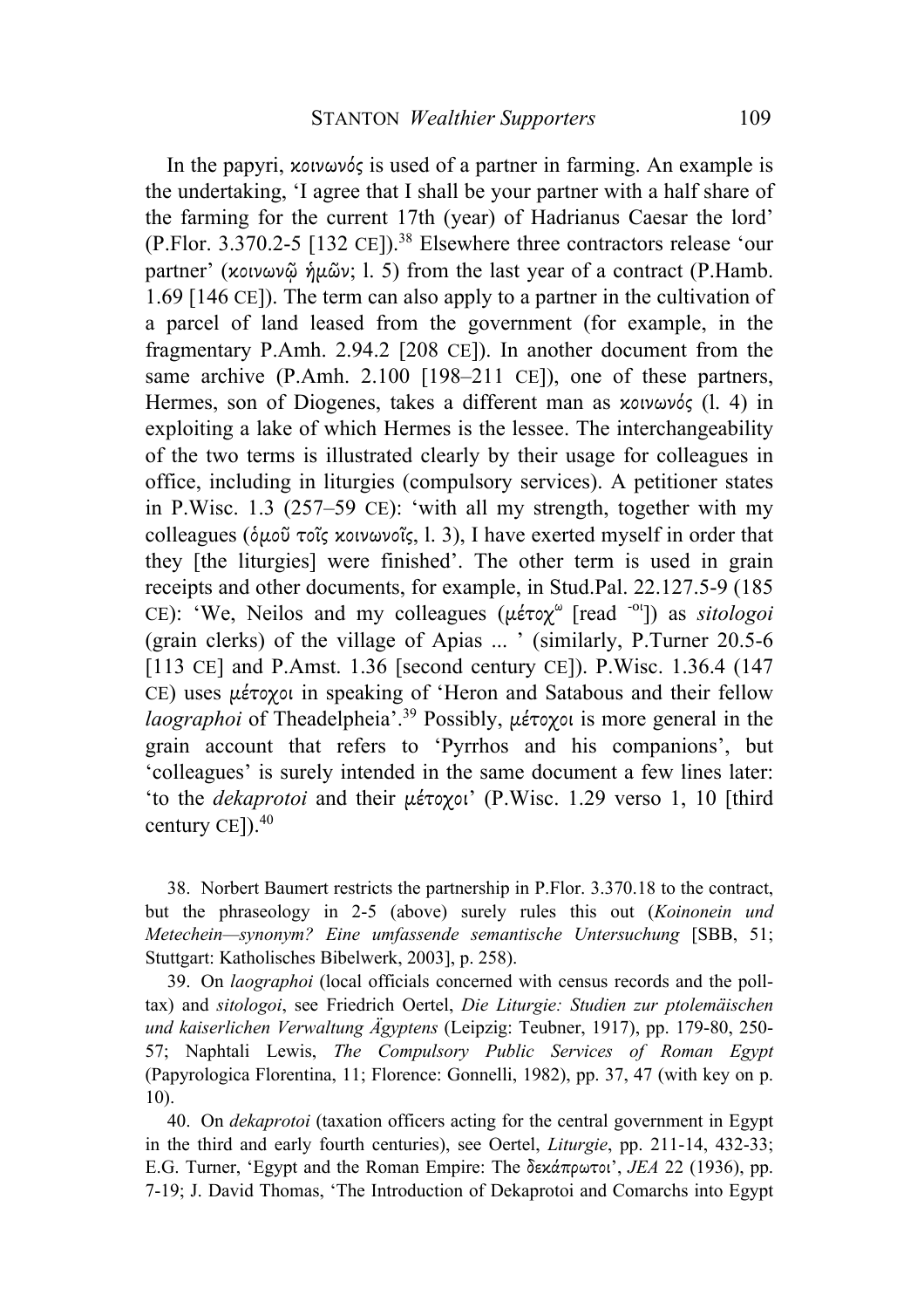### 110 *Journal of Greco-Roman Christianity and Judaism* 12

In the Gospel accounts, boats are readily available to Jesus and his team. When he asks his disciples (οἱ µαθηταὶ αὐτοῦ) to have a boat made ready for him so that the crowd would not crush him as he healed (Mk 3.9-10), it seems that the boat belongs to some of the disciples and that they will instruct slaves or hired laborers to get the boat ready. Later, a boat is quickly put at the disposal of the team when, because of a very large crowd, Jesus sits down in it to teach (4.1-2). Subsequent references to 'the boat' in Mark (5.2, 18, 21; 6.32, 45, etc.; 8.10, 14) seem to be referring to a boat used regularly in the mission. Sometimes, such as when Peter and six other disciples go fishing after the resurrection (Jn 21.1-3), 'the boat' is immediately available because they are at their base on the Sea of Tiberias. On other occasions, 'the boat' has brought the disciples to where they were, and it has taken them away again, such as on the trip to the region of the Gerasenes (Mk  $5.1-20$ ).<sup>41</sup>

There is another aspect of the call narrative in Luke 5 that is worth considering. What did people involved in a fishing partnership do when so many fishes were caught at one time that both boats began to sink (vv. 6-7)? Or what did the fishing partners and two or three other disciples do on the later occasion after the resurrection when a single boat was overloaded with 153 large fish (Jn 21.6, 11)? The solution was to take the fish to the salting factory on the western side of the lake at Magdala. The Greek place name *Taricheiai* indicates that there was a factory for salting fish (ταριχεῖον) here. This name is attested for the Nile Delta (both Pelousion and Kanobos arms) already in the fifth century BCE in Herodotus (2.15.1; 2.113.1), who also writes of preserving fish (ταριχεύειν, 2.77.4; ταρίχευσις, 4.53.3).<sup>42</sup> The salting of fish caught in Egypt is indicated in papyri by the verbs ταριχεύειν and ταριχεῖν and by nouns for a salting factory (ταριχεῖον; P.Stras. 73.2

in the Third Century A.D.', *ZPE* 19 (1975), pp. 111-19; Lewis, *Compulsory Services*, p. 21.

41. For details of the ports on the lake, see Mendel Nun, *Sea of Galilee: Newly Discovered Harbours from New Testament Days* (Kibbutz Ein Gev: Tourist Department, 3rd edn, 1992); cf. *Der See Genezareth und die Evangelien: Archäologische Forschungen eines jüdischen Fischers* (Biblische Archäologie und Zeitgeschichte, 10; Gießen: Brunnen, 2001), part 2.

42. In describing the southern coast of Spain at the turn of the millennium, Strabon (3.1.8, 140C) mentions factories for salting fish as key features at Menlaria and Belon. In the latter case, there are markets as well (ἐµπόρια καὶ ταριχεῖαι).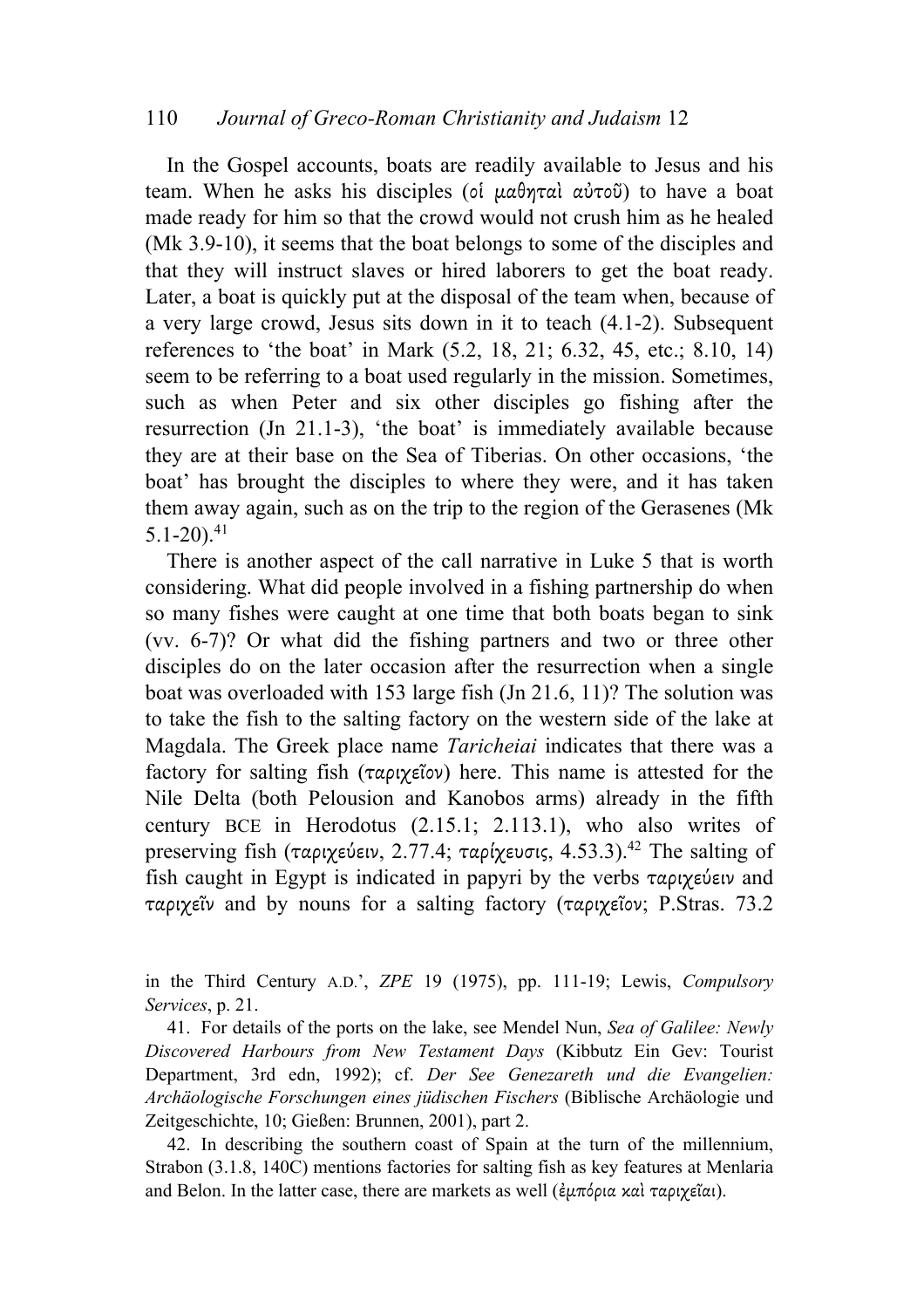[third century CE]) and for a pickler of fish ( $\tau \alpha \rho \gamma \gamma \rho \delta \varsigma$ ; P.Petr. 3.117(h) II.3 [third century BCE]).<sup>43</sup> Plutarch, closer to the time of the Gospels, uses ταριχοπώλης of a dealer in salted fish.44 *Taricheiai* at Magdala is mentioned as a place for salting fish by Strabon (16.2.45, 764C). Seán Freyne may be right to suggest that the change from 'the House of Fish' (Migdal Nun) to 'the Fish-Salting Centre' (*Taricheiai*) can be dated to the third century BCE. However, the study of the Zenon papyri to which he refers scarcely mentions innovation in viticulture in lower Galilee. It would be better to rely on innovation in oil production.<sup>45</sup> It has recently been argued that the salting of fish by fishing companies opened up for them a market throughout the eastern Mediterranean and even in Rome. 46

The Andrew-Simon-James-John-Zebedee partnership owned at least two boats. It is likely, but not certain, that their partnership provided 'the boat' that was readily available to Jesus and his team. The partners could be referred to either as µέτοχοι or as κοινωνοί. The manner in which μέτοχοι and κοινωνοί are used in very similar ways in the papyri encourages one to confirm that the two words are used interchangeably in the narrative of Lk. 5.1-11. Zebedee may have been older, but he was sufficiently active in the partnership to take charge of hired workers (μισθωτοί), whether slave or free, when his sons suddenly went off with Jesus (Mk 1.20). When there was an overwhelming haul, as on that occasion and in Jn 21.1-14, the obvious solution to dealing with a huge

43. The verb ταριχεύειν also occurs in an ostracon in the Deissmann collection (see P.Meyer Ostr. 65.3 [third century CE]; and Albrecht Gerber, 'The Deissmann Ostraca after 75 Years in Sydney', *BurH* 47 [2011], pp. 21-34 [29-31]).

44. Plutarch, *Table Talks* 2.1.4 (i.e. *Moralia* 631d [vol. 4 of the Teubner edition]).

45. Seán Freyne, *Jesus, a Jewish Galilean: A New Reading of the Jesus-Story* (London: T. & T. Clark, 2004), p. 50; Victor Tscherikower (later Tcherikover), 'Palestine under the Ptolemies (A Contribution to the Study of the Zenon Papyri)', *Mizraim* 4-5 (1937), pp. 9-90, offers little support to Freyne at pp. 11, 45, 47 and 58-59. But the Zenon papyri show innovation in Egypt in other operations, such as arboriculture, crops and livestock. For a new industrial oil crop from the seeds of the opium poppy, see P.Cair.Zen. 2.59243; Dorothy J. Crawford, 'The Opium Poppy: A Study in Ptolemaic Agriculture', in Moses I. Finley (ed.), *Problèmes de la terre en Grèce ancienne* (Civilisations et Sociétés, 33; Paris: Mouton, 1973), pp. 231-46.

46. Peregrine Horden and Nicholas Purcell, *The Corrupting Sea: A Study of Mediterranean History* (Oxford: Basil Blackwell, 2000), pp. 190-97, 576-77.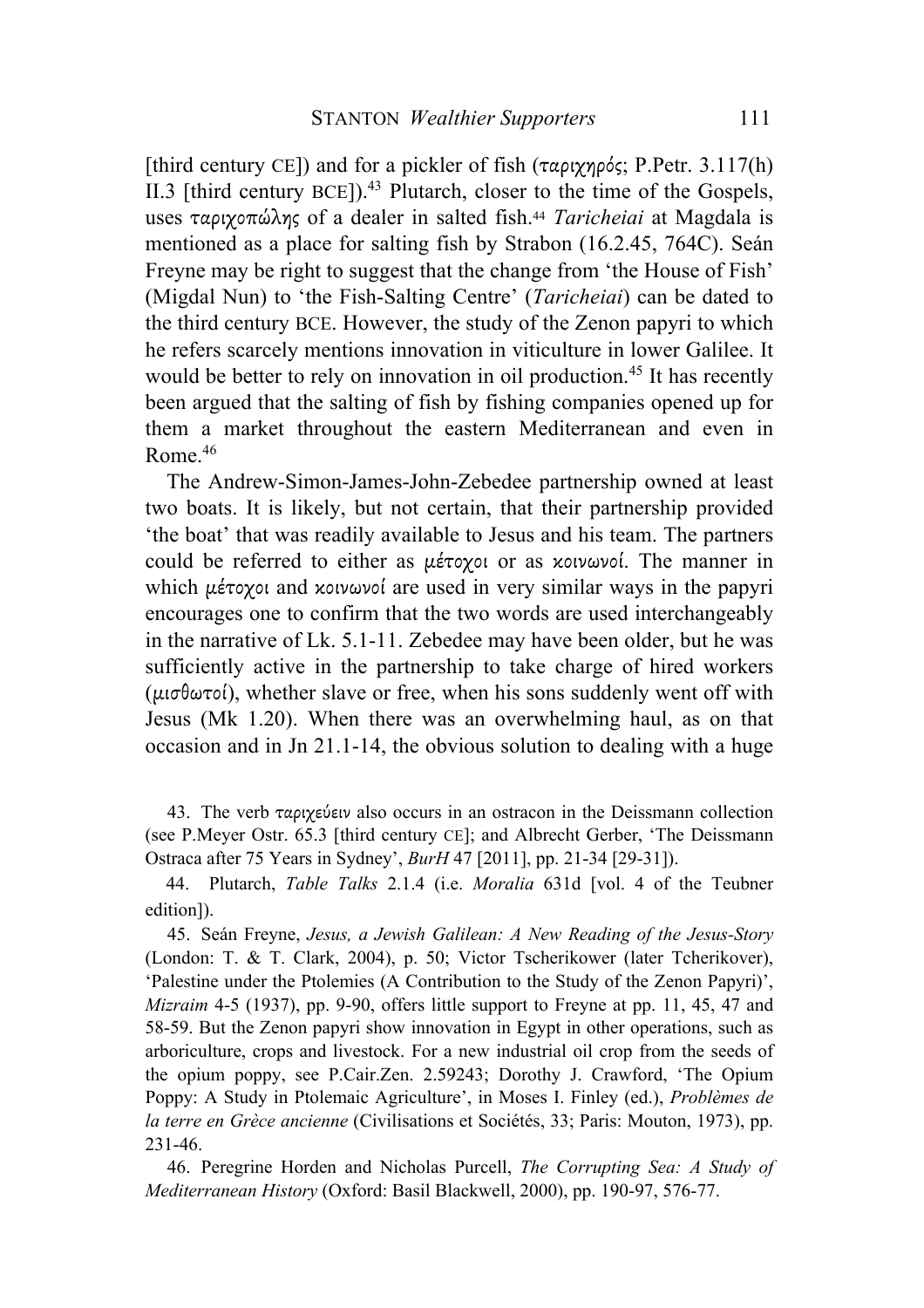catch (πλῆθος ἰχθύων πολύ; Lk. 5.6) for one or two boats was to have them salted at *Taricheiai* on the western shore of the Sea of Galilee. Such a procedure opened markets in the Mediterranean world to the partnership.

## *3. At Least One Apostle Owned a Slave*

Among other signs in the Gospel narratives that some of the disciples of Jesus were well-off is his question, 'Who among you who owns a slave that has been plowing or tending a flock will say to him when he comes in from the paddock ... ?' (Lk. 17.7). The envisaged household has only one slave to prepare and serve dinner as well as work on the land. But since it is explicitly 'the apostles' (oι  $\alpha \pi \delta \sigma \tau$ ολοι) who make the request of Jesus in 17.5, we must conclude that some of Jesus' inner circle owned a slave and sufficient agricultural land or flocks to employ a slave gainfully on plowing or tending livestock.<sup>47</sup>

Some scholars have been reluctant to come to this conclusion, presumably because of an assumption that the followers of Jesus generally, and the Twelve in particular, were poor. Hence, they have looked for ways to get around the conclusion by, for example, implying that sayings from various contexts have been assembled in Lk. 17.5-10. Thus, Joachim Jeremias argued that the opening of the parable, τίς δὲ ἐξ ὑµῶν, was normally addressed to opponents of Jesus or to the crowds. But his convenient list of occurrences in fact shows that opponents are specifically mentioned in 14.5 (par. Mt. 12.11) and 15.4, and crowds only in 14.28. Jeremias believed that 'the crowd' is a sound conjecture in 11.11 (par. Mt. 7.9). He regarded it as a possibility in our passage and in 12.25 (par. Mt. 6.27), and allowed only Lk. 11.5 as an exception. <sup>48</sup> We might rather conclude that τίς ἐξ ὑµῶν is addressed to the disciples in most of the Lukan occurrences (11.5, 11; 12.25; 17.7), but not in  $14.28$  (and to opponents in  $14.5$  and  $15.4$ ).<sup>49</sup> We would have

<sup>47.</sup> The parable is not discussed by J.A. Harrill, *Slaves in the New Testament: Literary, Social, and Moral Dimensions* (Minneapolis: Fortress Press, 2006).

<sup>48.</sup> Joachim Jeremias, *The Parables of Jesus* (London: SCM Press, 3rd edn, 1972), pp. 103, 158-59, 193.

<sup>49.</sup> However, the sentences immediately after ὄχλοι πολλοί ('large crowds') in Lk. 14.25 are in Mt. 10.37-38 probably addressed to the Twelve, given τοὺς δώδεκα  $\mu$ αθητάς in 10.1, τούτους τοὺς δώδεκα in 10.5 and  $\mu$ αθητής in 10.24. Lk. 11.11, like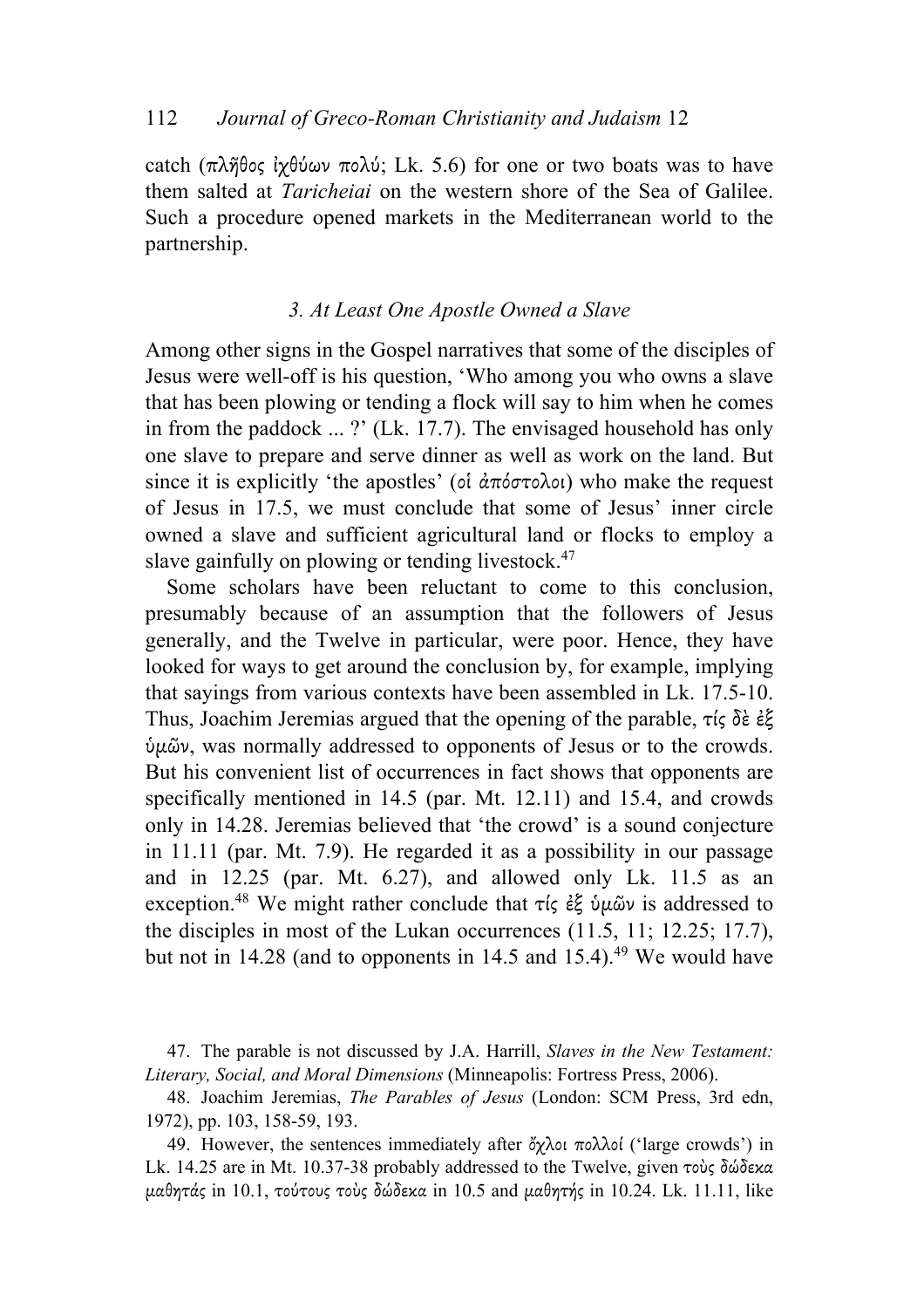to conjecture that sayings to diverse audiences have been thrown together in Lk. 17.5-10 to avoid the conclusion that Jesus told the apostles a parable about the slave worn out from labors in the paddock. 50

#### *4. Women Supporting Jesus and his Disciples in their Mission*

The text in Lk. 8.1-3 reports on the arrangements for travel by Jesus and his party. The women do not merely accompany Jesus' disciples, but they provide for them (διηκόνουν αὐτοῖς; some MSS, including

11.5, follows on from τις τῶν µαθητῶν in 11.1. Also, Lk. 12.25 is said explicitly πρὸς τοὺς µαθητάς (12.22).

50. Paul S. Minear, 'A Note on Luke 17:7-10', *JBL* 93 (1974), pp. 82-87, while being adamant that the passage was addressed to the apostles, suggests that the application in v. 10 (think that 'we are unworthy slaves', etc.) was a later addition. But the whole pericope retains its integrity (see Rudolf Bultmann, *Die Geschichte der synoptischen Tradition* [FRLANT, 12; Göttingen: Vandenhoeck & Ruprecht, 10th edn, 1995], pp. 184, 218-22; J. Duncan M. Derrett, 'The Parable of the Profitable Servant (Luke xvii.7-10)', in Elizabeth A. Livingstone [ed.], *Studia Evangelica 7*: *Papers Presented to the Fifth International Congress of Biblical Studies Held at Oxford, 1973* [TU, 126; Berlin: Akademie Verlag, 1982], pp. 165- 74; Kenneth E. Bailey, *Through Peasant Eyes: More Lucan Parables, their Culture and Style* [Grand Rapids: Eerdmans, 1980], pp. 114-15 [who is, however, willing to concede that the apostles may not have owned slaves]; Jacques Dupont, 'Le maître et son serviteur (Luc 17,7-10)', *ETL* 60 [1984], pp. 234-39; Thomas Braun, 'Wenn zwischen den Zeilen ein Funke aufblitzt: Überlegungen zur Metaphorik lukanischer Gleichnisse im Anschluss an Paul Ricoeur und am Beispiel von Lk 17,7-10', in Ruben Zimmermann [ed.], *Hermeneutik der Gleichnisse Jesu: Methodische Neuansätze zum Verstehen urchristlicher Parabeltexte* [WUNT, 231; Tübingen: Mohr Siebeck, 2008], pp. 468-81; Justo L. González, *Luke* [Louisville: Westminster John Knox, 2010], pp. 199, 202-203; Craig L. Blomberg, *Interpreting the Parables* [Downers Grove, IL: InterVarsity Press, 2nd edn, 2012], pp. 352-54). On the meaning of ἀχρεῖοι (v. 10, 'we are slaves without credit'), see A. Marcus Ward, 'Uncomfortable Words IV: Unprofitable Servants', *ExpT* 81 (1969–70), pp. 200- 201 (who sees the whole of 17.1-10 as integrated); Alfons Weiser, *Die Knechtsgleichnisse der synoptischen Evangelien* (SANT, 29; Munich: Kösel, 1971), pp. 113-14; Erich Klostermann, *Das Lukasevangelium* (HNT, 5; Tübingen: Mohr Siebeck, 3rd edn, 1975), p. 173 (not 'wir sind unnütze' but 'armselige'), citing 2 Kgdms 6.22; John Nolland, *Luke 9:21–18:34* (WBC, 35B; Dallas: Thomas Nelson, 1993), pp. 842-43 ('owed nothing'); M.P. Knowles, 'Reciprocity and "Favour" in the Parable of the Undeserving Servant (Luke 17.7-10)', *NTS* 49 (2003), pp. 256-60 ('we can claim no credit').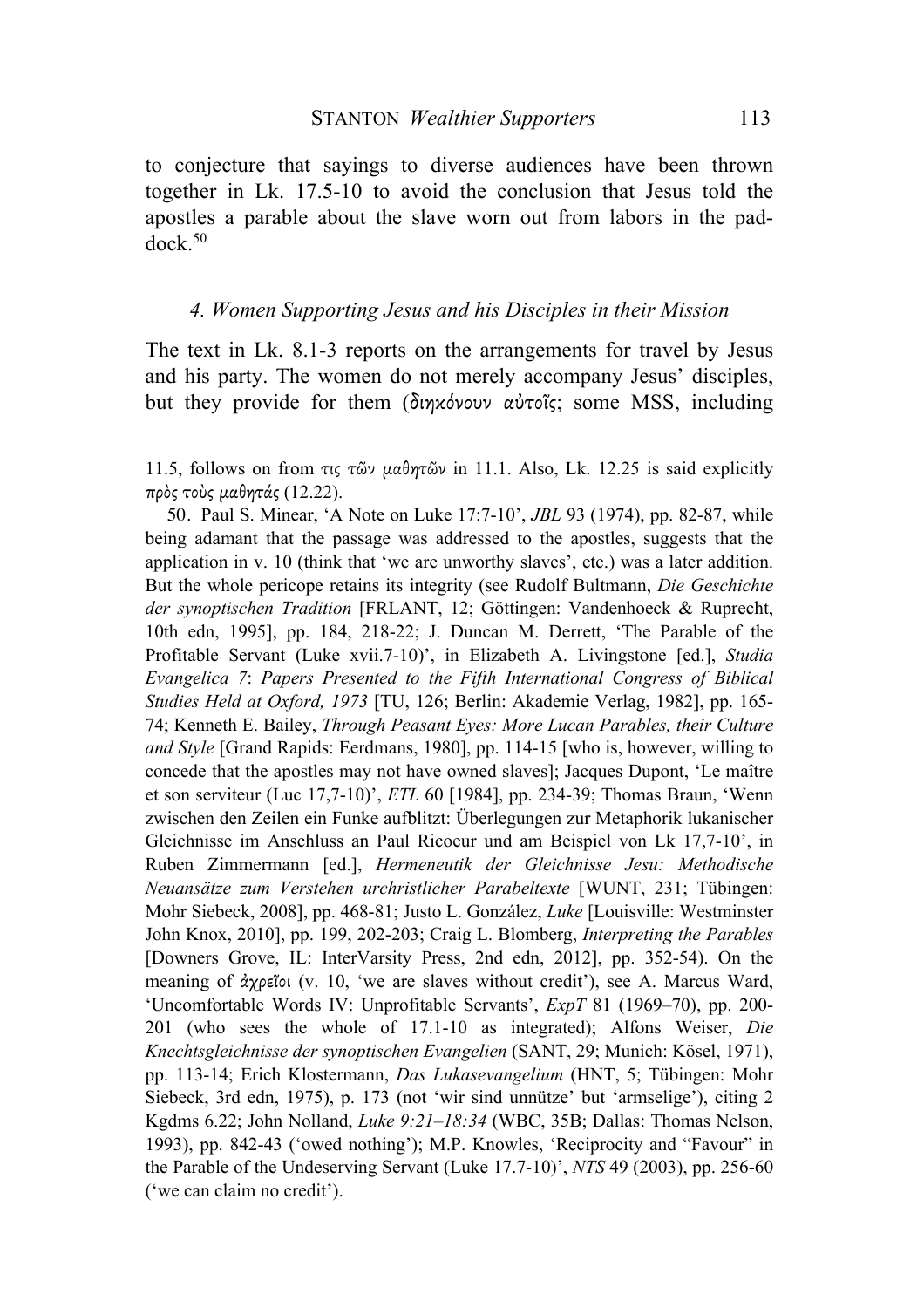Codex Sinaiticus, have 'him' [αὐτῷ]) 'out of their own resources' (ἐκ τῶν ὑπαρχόντων αὐταῖς).51 There is a reference back to this situation at the end of Mark's Gospel (15.40-41), where the women who watched the crucifixion from a distance are in two groups. The first comprises Mary Magdalene, Mary the mother of James the younger and Joses and Salome. These three are said to have accompanied Jesus when he was in Galilee and 'provided for him' (διηκόνουν αὐτῷ—whence, presumably, the same reading has been installed in Lk.  $8.3$ ).<sup>52</sup> (The second group consists of numerous others who had come up with Jesus to Jerusalem.) <sup>53</sup> In line with their expenditure on Jesus in Galilee is the fact that it is these same three women who are said in Mk 16.1 to have bought spices—perhaps a considerable outlay—when business resumed after the Sabbath, in order to go and anoint Jesus' body. In Lk. 8.2-3, the women who provided for the traveling team from their own resources are characterized as some who had been healed from evil spirits and infirmities. They are identified as Mary called Magdalene, Joanna, the wife of Herod's manager (ἐπίτροπος), Chuza, Susanna and many others. Luke names the first two and Mary, mother of James, at 24.10. Some argue that, since Joanna belongs to Lukan redaction ('Luke 24.10 adds her to Mark 16.1'), 'it is problematic to claim a woman from the tetrarch's court in Tiberias as Jesus' disciple.' However, 'if the motif that these women financially supported Jesus and his followers is not anachronistic, it follows that they were not

51. τὰ ὑπάρχοντα is common in Luke: 8.3; 11.21; 12.15, 33, 44; 14.33; 16.1; 19.8.

52. See Bruce M. Metzger, *A Textual Commentary on the Greek New Testament* (Stuttgart: Deutsche Bibelgesellschaft, 2nd edn, 1994), pp. 120-21. P.H. Boulton, who seems to be attracted to the reading αὐτῷ, argues for the retention of the specific sense of διακονεῖν of serving at tables, when the more general sense 'to aid someone with one's property' is appropriate ('Διακονέω and its Cognates in the Four Gospels', in Aland et al., *SE 1*, pp. 415-22 [419-20]). Hans Conzelmann (*Die Mitte der Zeit: Studien zur Theologie des Lukas* [BHT, 17; Tübingen: Mohr Siebeck, 5th edn, 1964], p. 41 n. 1) finds the usage of διακονεῖν at Lk. 8.3 anachronistic (i.e. belonging to the milieu of the later church), but the verb is not necessarily associated with διάκονος.

53. The two distinct groups are stressed by Anni Hentschel, *Diakonia im Neuen Testament: Studien zur Semantik unter besonderer Berücksichtigung der Rolle von Frauen* (WUNT, 2.226; Tübingen: Mohr Siebeck, 2007), pp. 222-23.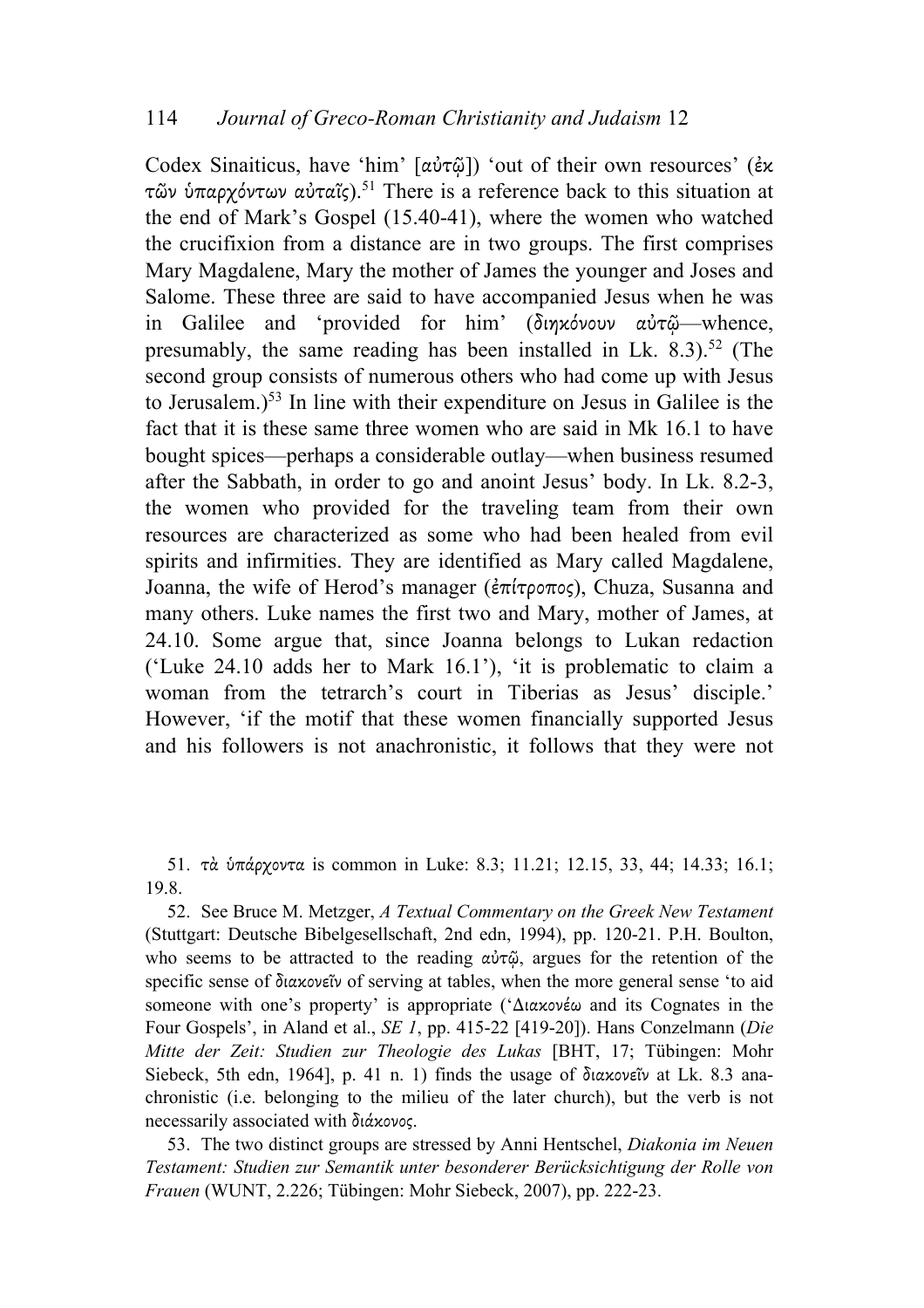simply rural peasants.<sup>54</sup> And they were genuinely among the disciples, since the two men in dazzling clothes at the tomb specifically asked them to remember what Jesus had said (Lk. 9.22), when only the disciples were present (9.18), and they did remember his words (24.6- 8).55

What was involved, by way of accommodation, in such a tour? Sometimes people spent the night in the open. If we can treat the rather poetic narrative of Luke 1–2 as historical, then such was the case with the shepherds on the night of Jesus' birth (Lk. 2.8). The shepherds may have had to tolerate the cold if they were slaves, but Jesus, Peter, James and John evidently spent the night of the Transfiguration on the mountain, for they came down to the disciples on the following day (τῆ ἑξῆς  $η\mu\notin\rho\alpha$ ; Lk. 9.37). Had they stayed longer, they would have constructed some shelters (σκηναί), presumably for themselves as well as for Jesus, Moses and Elijah.<sup>56</sup> There are references in passing to the use of houses by Jesus and his team. For example, after healing a boy with epileptic symptoms, Jesus enters a house (εἰς οἶκον; Mk 9.28), perhaps in one of the villages (8.27) of Caesarea Philippi. On the subsequent tour of Galilee (9.30), there was a dispute about who was the greatest, and Jesus spoke to them about it in the privacy of 'the house' (ἐν τῇ οἰκίᾳ γενόµενος; 9.33)—although in Capernaum, this may have been the house of Andrew and Peter or of Peter's in-laws. When Jesus set his face to go to Jerusalem, he sent messengers ahead to a Samaritan village 'to make ready for him' (Lk. 9.52). Although the use of δέχεσθαι in 9.53 has resonances of 'receiving' Jesus and God in another sense in an earlier paragraph (9.48), its primary reference here must be to a refusal by the Samaritans to provide hospitality in their homes (cf. 16.4) to one heading for Jerusalem and not to their holy mountain above

54. John E. Stambaugh and David L. Balch, *The Social World of the First Christians* (London: SPCK, 1986), pp. 103-104. Richard Bauckham identifies Joanna with the prominent apostle Junia of Rom. 16.7 (*Gospel Women: Studies of the Named Women in the Gospels* [London: T. & T. Clark, 2002], pp. 165-86).

55. Martin Hengel, 'The Lukan Prologue and its Eyewitnesses: The Apostles, Peter, and the Women', in Michael F. Bird and Jason Maston (eds.), *Earliest Christian History: History, Literature, and Theology: Essays from the Tyndale Fellowship in Honor of Martin Hengel* (WUNT, 2.320; Tübingen: Mohr Siebeck, 2012), pp. 583-84.

56. For the view that the building of shelters was customary, see Eduard Schweizer, *Das Evangelium nach Markus* (Göttingen: Vandenhoeck & Ruprecht, 1967), p. 103.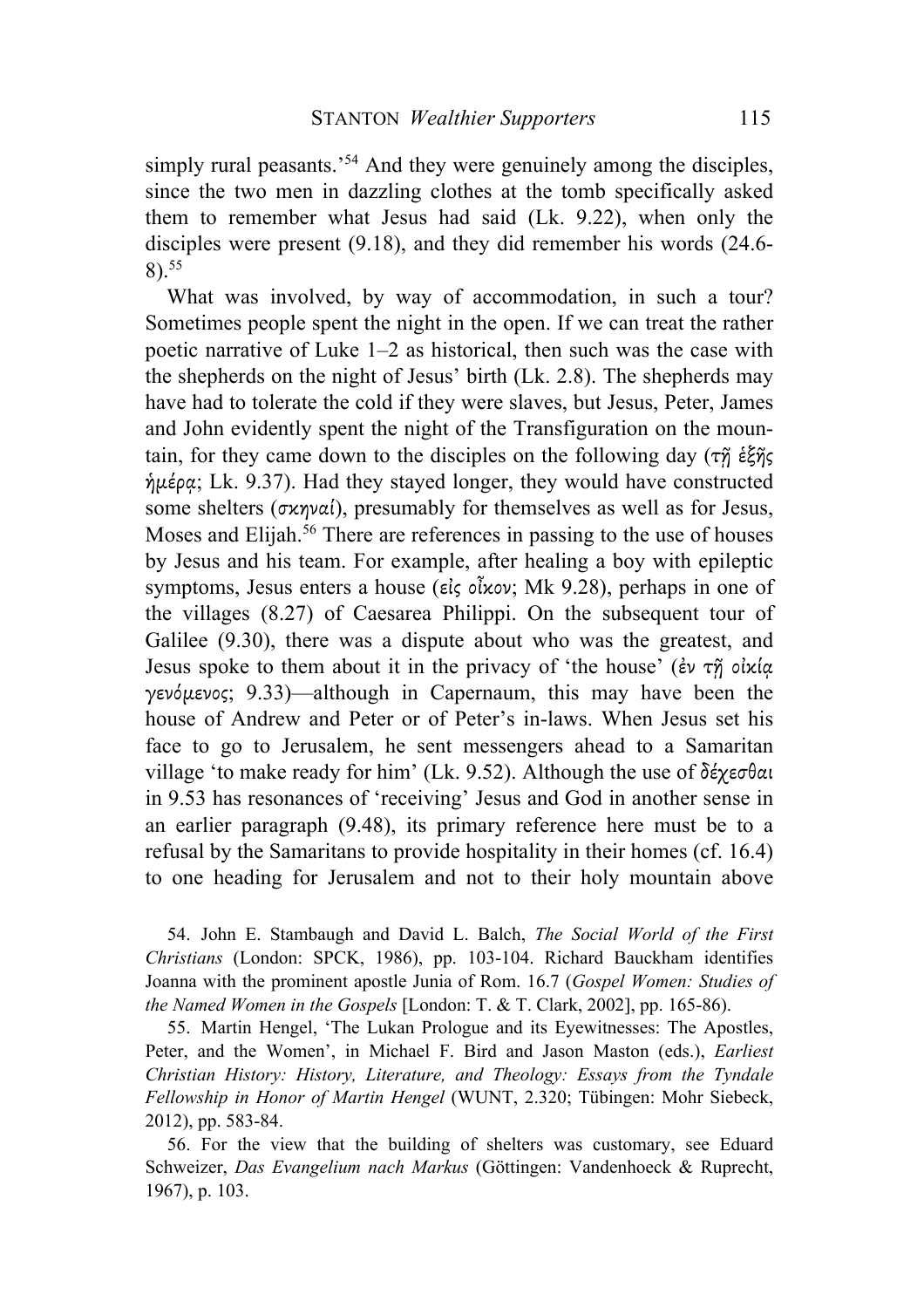Sychar (Jn 4.5, 20-21). The Commissioning of the Twelve and that of the Seventy-Two include instructions on what to do in 'whatever house you enter' (Mk 6.10; Mt. 10.12; Lk. 9.4; 10.5). As well as formal greetings, the disciples are to accept the sustenance offered<sup>57</sup> and not move from house to house. Hospitality in the houses of the village, then, was the normal expectation.

Paul found patrons who offered hospitality in various cities, and some of them were women: Timothy's mother in Lystra (Acts 16.1), Lydia in Philippi (Acts 16.14-15), Phoebe in Cenchrea (προστάτις ... τοῦ ἐµοῦ; Rom. 16.1-2), etc. The same may be true of Prisca, Mary and Junia in Rom. 16.3-7. Correspondingly, women of high standing who were devout (τὰς σεβομένας γυναῖκας τὰς εὐσχήμονας; Acts 13.50) could be turned against Barnabas and Paul. The women who supported Jesus and his team 'out of their resources' did not provide accommodation in their own homes for Jesus. Presumably, the traveling party received accommodation from supporters in many of the cities and villages they visited (cf. διώδευεν κατὰ πόλιν καὶ κώµην; Lk. 8.1). Certainly, the focus of Jesus' mission was on nucleated settlements (ταῖς ἑτέραις πόλεσιν; Lk. 4.43). When refused hospitality at one Samaritan village, the entourage went on to another (Lk. 9.56). But the entourage of Jesus was large; that is why arrangements had to be made in advance if they were all to stay in a Samaritan village (ὡς ἑτοιµάσαι αὐτῷ; Lk. 9.52).

The use of τὰ ὑπάρχοντα may imply that these women paid for accommodation. However, we should also keep in mind the possibility that wealthy women could arrange accommodation for the entourage of Jesus on a reciprocal basis, not spending money directly but taking on an obligation for a reciprocal gift later. <sup>58</sup> ξένοι (for which scholars have found no better English equivalents than 'guest-friends' or 'ritualized friends') regularly stayed in the extended accommodation of people of similar wealth and social standing to themselves. Thus, in the Homeric poems, Diomedes tells the Trojan leader Glaucus, 'I am a dear guestfriend (ξεῖνος φίλος) to you in central Argos, and you in Lykia, whenever I journey to their land.' In Euripides's play, *Alkestis*, Heracles says that he always stays with Admetos, king of Pherai, when he visits Thessaly. At the time of the play Admetos has had him accommodated out the back, so that Heracles will not disturb the funeral of

<sup>57.</sup> H. Preisker, 'µισθός, κτλ.', *TDNT*, IV, p. 698 n. 6.

<sup>58.</sup> Cf. Stambaugh and Balch, *Social World*, p. 64, on reciprocity.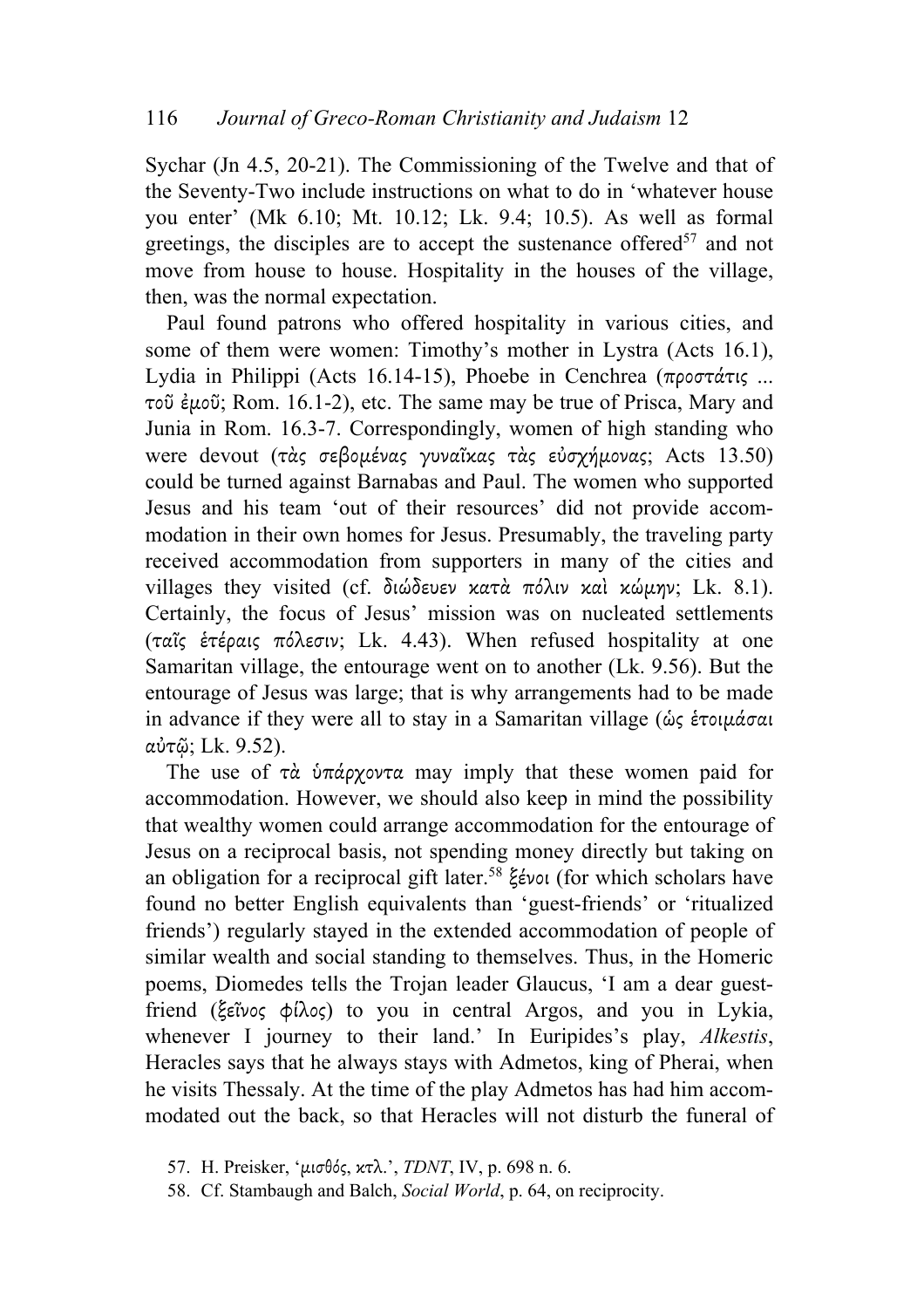Admetos's wife, Alkestis, when he has had too much to drink. <sup>59</sup> The female supporters of Jesus' team may have expended less in the villages, but entertained and provided hospitality to people of the same wealthy level as themselves on a later (or on an earlier) occasion.

Loan contracts in Greek papyri preserve the precise phrase ἐκ τῶν ὑπαρχόντων αὐταῖς ('out of their resources') used of the women in Lk. 8.2-3, apart from the use in the contracts of the generic masculine pronoun αὐτοῖς to refer to more than one borrower. The lender Marcus Antonius, according to one contract (P.Warr. 8.19-21 [86 CE]), 'shall have the right of execution on the acknowledging parties both individually and on whomever of them he may choose and on all their resources (ἐκ τῶν ὑπαρχόντων αὐτοῖς πάντων), as if arising from a legal judgment ...' The property to be seized can include a female slave and the children she may bear in the future. Thus, in P.Osl. 2.40.21-22 (150 CE), the borrower acknowledges that the lender can execute the right of recovery 'on me and on the slave Isarous and the offspring who will be borne by her and on all my other resources'.

The verb διακονεῖν is not common in the papyri, but apprenticeship contracts illustrate the kind of personal service ordered to be provided by the slave in Jesus' parable (διακόνει; Lk. 17:8). Thus, a weaver, Pausiris, apprentices his son, Dioskous, to learn the weaver's trade. The two parties agree that the boy, still under age, is 'to serve and do everything that he is commanded' (P.Wisc. 1.4.9-10 [53 CE]).<sup>60</sup> The use of διακονεῖν with the dative (αὐτοῖς in Lk. 8.3, αὐτῷ in Mk 15.41) is further illustrated by two attempts to arraign a youth named Panchrates (UPZ 19.5; cf. UPZ 18.23 [163 BCE]) who stole a *metretes* (34 liters) of olive oil from the Temple of Sarapis where the authorities had been persuaded by connections (οἱ γνώριµοι in 18.21; τῶν φίλων in 19.24-25)

59. *Iliad* 6.224-225; see the conventional stages of the Homeric hospitality scene in Steve Reece, *A Stranger's Welcome: Oral Theory and the Aesthetics of the Homeric Hospitality Scene* (Ann Arbor: University of Michigan Press, 1993), pp. 5- 39. Euripides, *Alk*. 542-567, 747-821; cf. G.R. Stanton, 'Φιλία and ξενία in Euripides' *Alkestis*', *Hermes* 118 (1990), pp. 42-54. On *xenia*, see Gabriel Herman, *Ritualised Friendship and the Greek City* (Cambridge: Cambridge University Press, 1987); and Otto Hiltbrunner, *Gastfreundschaft in der Antike und im frühen Christentum* (Darmstadt: Wissenschaftliche Buchgesellschaft, 2005).

60. As with the loan contracts, standard phraseology is used (here διακονοῦντα καὶ ποιοῦντα πάντα τὰ ἐπιτασσόµενα αὐτῷ). See P.Oxy. 2.275.10-12 (66 CE) in George Milligan, *Selections from the Greek Papyri* (Cambridge: Cambridge University Press, 1910), pp. 54-58.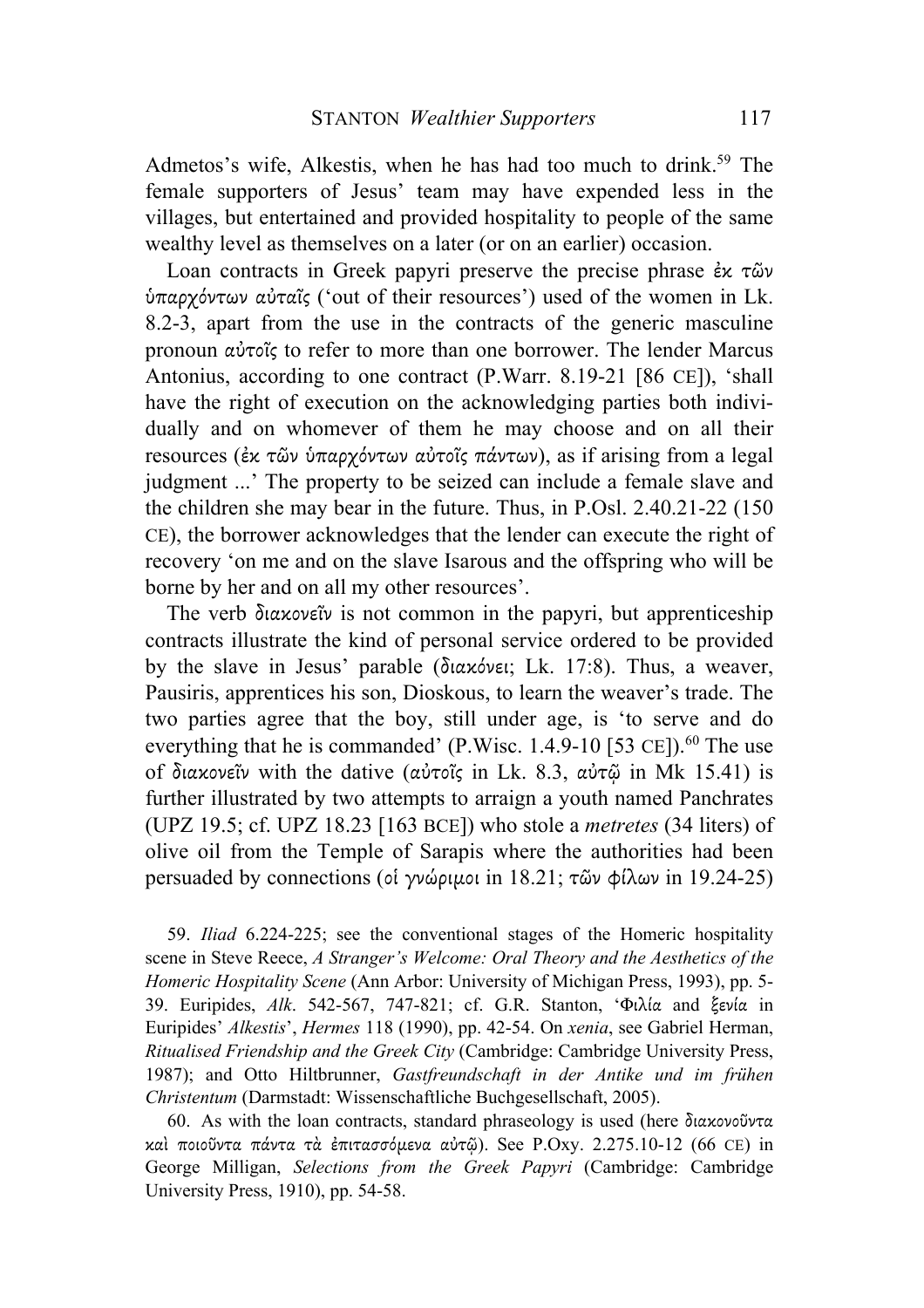of the lad's mother to accept him in order that he might serve them (εἵνα δειακονεῖ ἡμῖν in 18.23; διακονεῖν ἡμῖν in 19.25).<sup>61</sup> The papyri thus illustrate the use of διακονεῖν for performing one's duties or waiting on someone at tables, which we have seen in Lk. 17.8, better than the more general sense of providing assistance for a group with money or in kind that the women of Lk. 8.3 provide. In the case of Martha (Jn 12.2; see below), the provision at the banquet might well be supervised by her, although actually carried out by slaves or clients.

## *5. Some Other Well-Off Associates of Jesus*

Joseph of Arimathea and Nicodemus must have been followers of Jesus, because they were concerned to bury his body. Moreover, Joseph took the risk of requesting it from Pilate, the Roman *prefect*. <sup>62</sup> And the

61. For εἵνα δειακονεῖ ἡµῖν, compare ἵνα διακονέσσι ἱµῖν in a private letter, BGU 1.261.26-27 (second or third century CE?).

62. Mk 15.43 indicates by τολµήσας that Joseph's approach required courage. The term εὐσχήμων, 'reputable' (Mk 15.43), and Joseph's ability to use a rock-cut tomb close to the city, also point to wealth (R.T. France, *The Gospel of Mark: A Commentary on the Greek Text* [Carlisle: Paternoster, 2002], p. 666. Mt. 27.57 calls him 'wealthy'. On Joseph, see Gerald O'Collins and Daniel Kendall, 'Did Joseph of Arimathea Exist?', *Bib* 75 [1994], pp. 235-41 [against John Dominic Crossan]; Matti Myllykoski, 'What Happened to the Body of Jesus?', in Ismo Dunderberg et al. (eds.), *Fair Play: Diversity and Conflicts in Early Christianity: Essays in Honour of Heikki Räisänen* [NovTSup, 103; Leiden: Brill, 2002], pp. 43-82; John Granger Cook, 'Crucifixion and Burial', *NTS* 57 [2011], pp. 193-213). On Nicodemus, see M. de Jonge, 'Nicodemus and Jesus: Some Observations on Misunderstanding and Understanding in the Fourth Gospel', *BJRL* 53 (1970–71), pp. 337-59; G. Renz, 'Nicodemus: An Ambiguous Disciple? A Narrative Sensitive Investigation', in John Lierman (ed.), *Challenging Perspectives on the Gospel of John* (WUNT, 2.219; Tübingen: Mohr Siebeck, 2006), pp. 255-83; Steven A. Hunt, 'Nicodemus, Lazarus, and the Fear of "The Jews" in the Fourth Gospel', in Gilbert Van Belle et al. (eds.), *Repetitions and Variations in the Fourth Gospel: Style, Text, Interpretation* (BETL, 223; Leuven: Peeters, 2009), pp. 199-212 (201-205). J. Zangenberg maintains that Nicodemus is not fully a Christian ('"Buried according to the Customs of the Jews": John 19,40 in its Material and Literary Context', in Gilbert Van Belle [ed.], *The Death of Jesus in the Fourth Gospel* [BETL, 200; Leuven: Leuven University Press, 2007], pp. 873-900 [877-78]). However, Nicodemus's public and expensive action in Jn 19.39-42, following the nasty threat of 7.52, does suggest adherence. Views like Zangenberg's were earlier repudiated by Richard Bauckham, 'Nicodemus and the Gurion Family', *JTS* 47 (1996), pp. 1- 37 (29-32).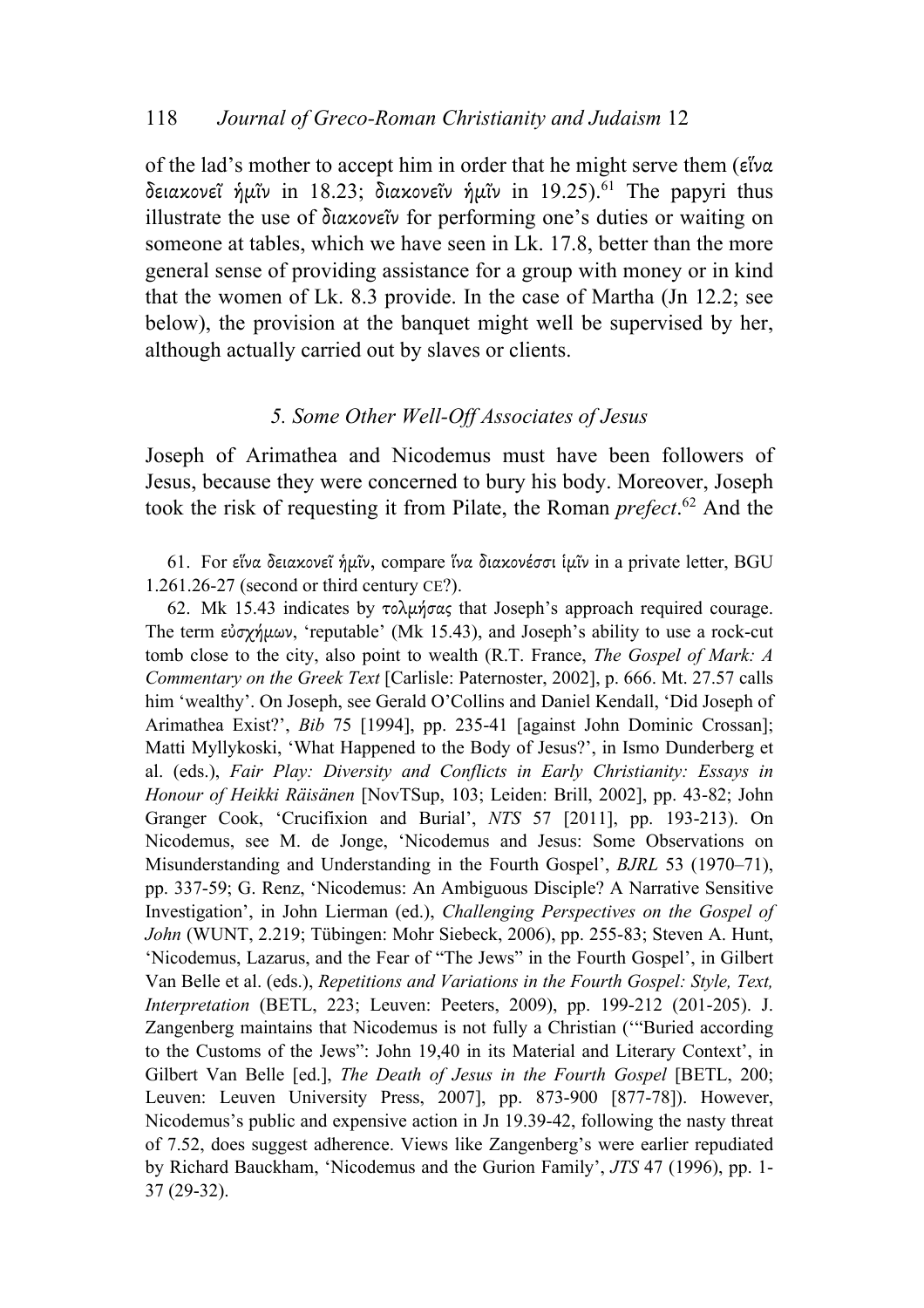Gospel of John calls him a disciple (19.38). Nicodemus must come with slaves, since he has a heavy load of spices to carry (19.39), even if these are 12-ounce pounds—75 pounds would be equivalent to 33 kgs. Someone of Nicodemus's standing does not carry 33 kgs around. Moreover, we know from Mk 16.4 that the stone that had been rolled into the groove to close the entrance to the tomb was very large ( $\mu \acute{\epsilon} \gamma \alpha \varsigma$ ) σφόδρα).63 Again, a task for a team of slaves. Finally, the quantity of spices is very large—clearly the purchase of a wealthy man.

It is sometimes suggested that Levi's tax counter (τελώνιον) was a toll booth, a collection point at the harbor for customs payments. Even if Levi is dealing with much smaller amounts of money than Zacchaeus (see below), he is able to honor Jesus with a lavish dinner (δοχήν µεγάλην; Lk. 5.29). It is not just Jesus who is reclining at dinner; his entourage of disciples is there too. So are many of Levi's fellow taxcollectors. Indeed, there are more: the word 'others' in v. 29 corresponds to 'sinners' in v. 30; these 'others' are additional to the 'tax collectors' in each verse. Finally, there are 'scribes of the Pharisees' present, since it seems that Jesus at dinner was close enough to them to hear their disgruntled comment (Lk. 5.31). Just possibly, he may have heard about it later (the parallel accounts in Mk 2.17 and Mt. 9.12 begin 'When Jesus/he heard it'), but he spoke 'to them' (αὐτοῖς in Mk 2.17; πρὸς αὐτούς in Lk. 5.31), and so it is easier to envisage that this was a single occasion. If so, Levi has provided dinner for numerous others as well as for Jesus, the twelve disciples and perhaps other members of the traveling party, such as the women who supported him financially (see above).

Zacchaeus, however, is a much bigger fish. He is a chief tax collector and is explicitly described as wealthy ( $\pi \lambda$ ούσιος; Lk. 19.2). Nothing is said in Luke's account about others coming to dinner, but it is clear that Zacchaeus provides food and lodging for the whole entourage of Jesus. And, indeed, there must have been others at the banquet because people grumble about it. Surely, they were not merely standing outside Zacchaeus's home and commenting adversely. Zacchaeus shows his commitment to Jesus by his promise to him (πρὸς τὸν κύριον ... κύριε;

63. Eric M. Meyers and Mark A. Chancey make the point that the use of round sealing stones was limited to the social elites in this period (*Alexander to Constantine* [Archaeology of the Land of the Bible, 3; New Haven: Yale University Press, 2012], p. 177).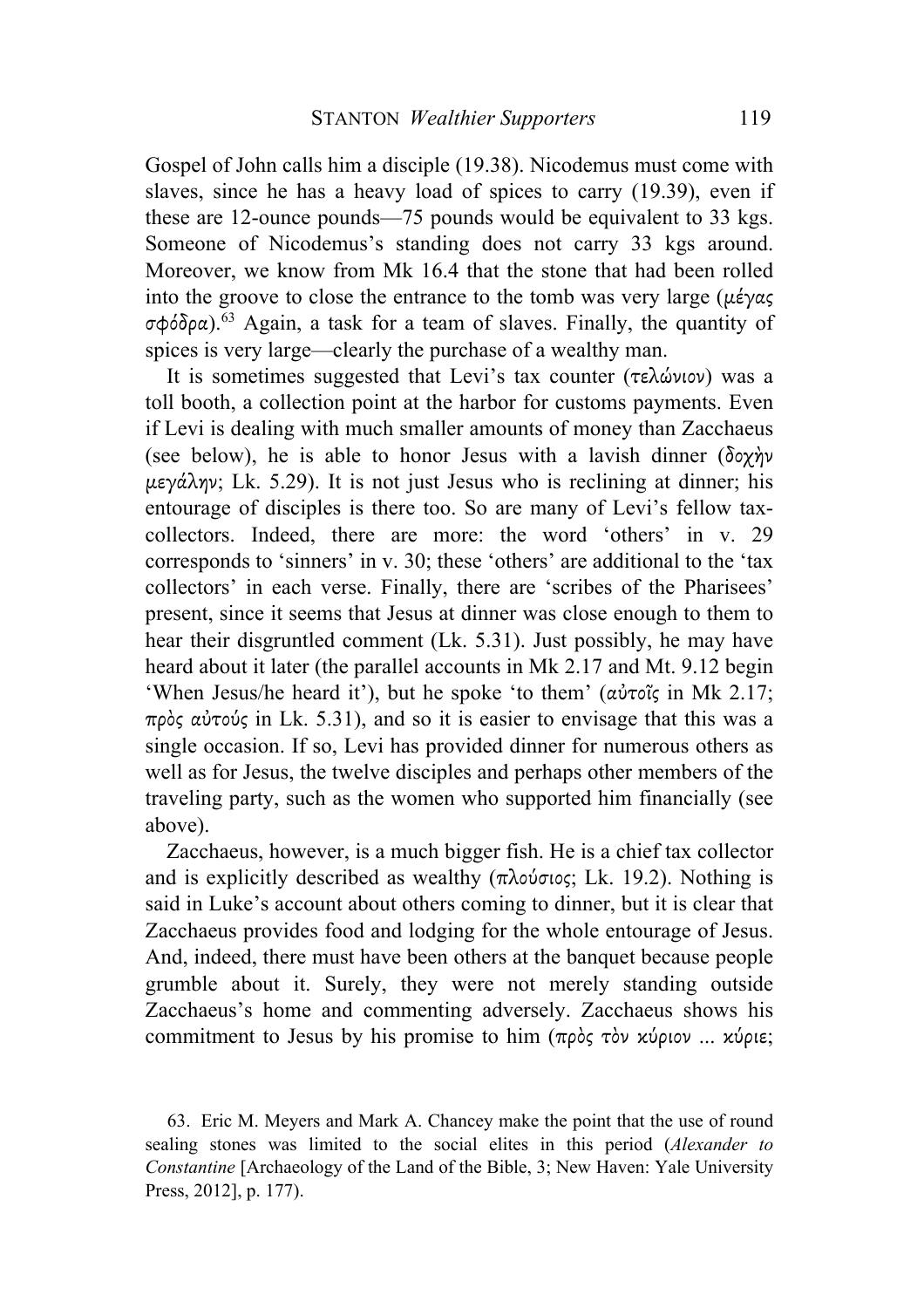19.8) about munificence to the destitute and by his determination to give four-fold restitution to anyone from whom he has extorted.

The family of Lazarus and his sisters Martha and Mary (Jn 12.1-8) are also well-off. Again, at least the twelve disciples as well as Jesus are being accommodated, wined and dined. The cost (300 denarii) of the myrrh with which Lazarus's sister anointed the feet of Jesus is generally understood as a laborer's wage for a whole year. The division of expenditure between Lazarus and his sisters is not clear. But the cost of the perfume does seem to be attributed to Mary. And the same verb (διηκόνει; Jn 12.2) is used of Martha's 'serving' of Jesus (and his entourage) as is used of the women in Luke 8 who 'provided for them out of their own resources'.64

We have to conclude that Joseph of Arimathea and/or Nicodemus had slaves. So too did Levi and Zacchaeus for the staging of their banquets. And surely Lazarus was leaving the physical work of entertainment to his clients and/or slaves as he personally reclined at dinner with Jesus.

## *6. A Joseph and Jesus Building Construction Business?*

If some disciples owned a slave, and if the business of James, John, Andrew and Simon hired slaves or employed free men and women, is it possible to draw any conclusions about the economic standing of Jesus himself? On the basis of an ancient difference of opinion about Sophilos, the father of the fifth-century BCE tragedian, Sophocles (see section 1), Walter Bauer suggested that considerations of social status may have something to do with the variation in the Gospels' identification of Jesus or his father as ὁ τέκτων. <sup>65</sup> But the parallel is not exact. According to Mark, when there was astonishment and offense in

64. On Lazarus, see J.N. Sanders, '"Those Whom Jesus Loved" (John XI.5)', *NTS* 1 (1954–55), pp. 29-41; Raimo Hakola, 'A Character Resurrected: Lazarus in the Fourth Gospel and Afterwards', in David Rhoads and Kari Syreeni (eds.), *Characterization in the Gospels: Reconceiving Narrative Criticism* (JSNTSup, 184; Sheffield: Sheffield Academic Press, 1999), pp. 223-63; Philip F. Esler and Ronald A. Piper, *Lazarus, Mary and Martha: Social-Scientific Approaches to the Gospel of John* (Minneapolis: Fortress Press, 2006), pp. 52, 75-76, 98-99, 103; Hunt, 'Nicodemus', pp. 205-12.

65. Walter Bauer et al., *Griechisch-deutsches Wörterbuch zu den Schriften des Neuen Testaments und die frühchristlichen Literatur* (Berlin: W. de Gruyter, 6th edn, 1988), p. 1613.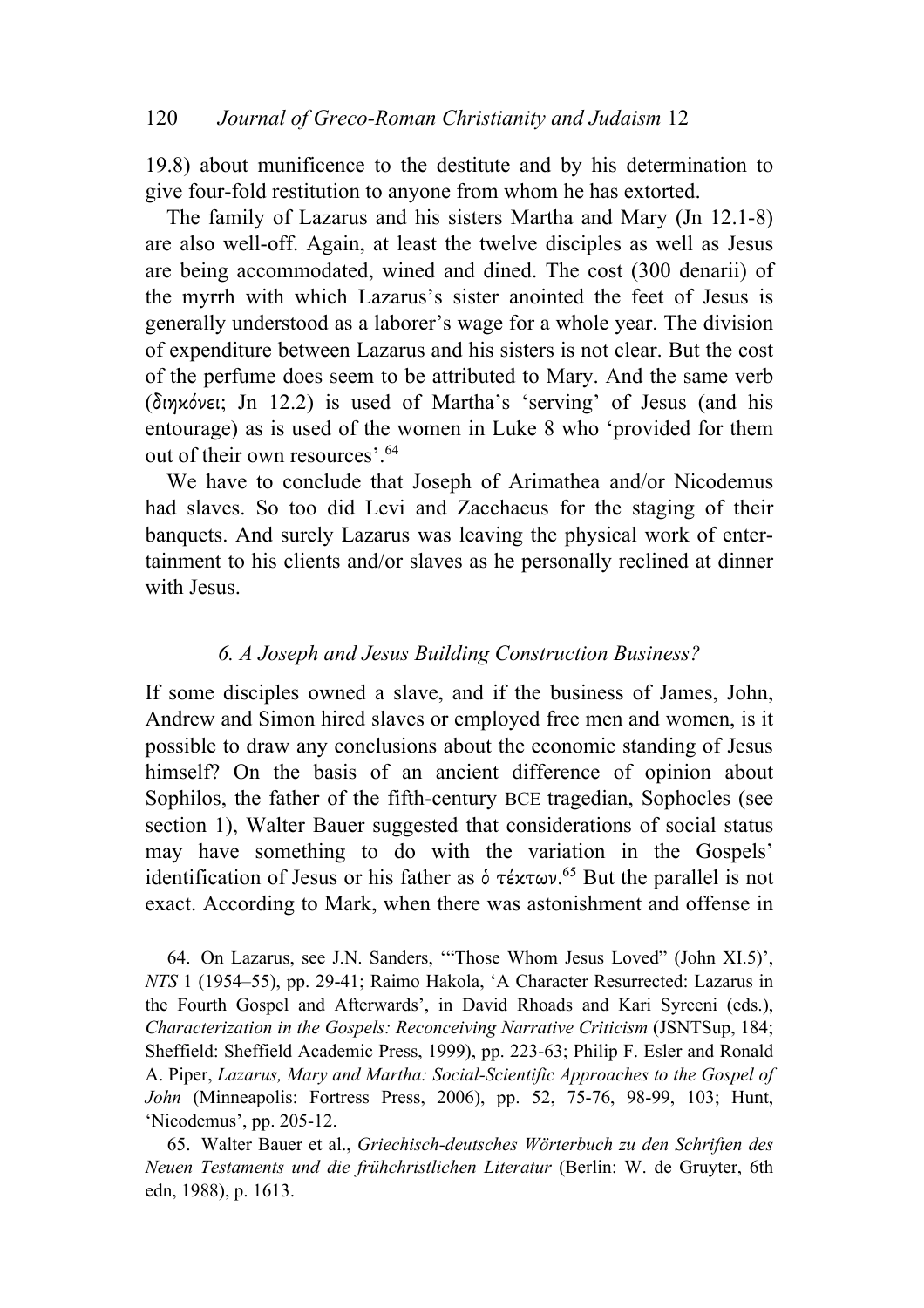the synagogue in Nazareth at Jesus' teaching, wisdom and miracles, people asked, 'Is not this man the τέκτων, the son of Mary and brother of James and Joses and Judas and Simon, and are not his sisters here with us?' (Mk 6.3). According to Matthew, the questions were in the form, 'Is not this man the son of the  $\tau \notin \mathcal{H}(\omega)$ , and is not his mother called Mary and his brothers James and Joseph and Simon and Judas? And his sisters—are they not all with us? Where, then, does he get all these things?' (Mt. 13.55-56). $^{66}$  The word that describes the occupation of Jesus occurs in the New Testament only in these two passages. There is a reason why questions about Jesus and about his father could both have occurred. In section 2 above (note also Mt. 4.21), we saw that Zebedee, the father of two of the partners, was involved in the business of James, John, Andrew and Simon. There could have been a comparable business operated by Joseph and Jesus, but it involved a construction business. Before Jesus left Nazareth and set up a base with his disciples in Capernaum (Mt. 4.13) at about the age of thirty (Lk. 3.23), some of his brothers might also have been involved in the business.67

That Jesus was more than a carpenter and joiner was already contemplated but dismissed by Chester Charlton McCown in the 1920s. It was discussed at length by Émile Lombard, who pointed to the need for a teacher of the law to have an income-producing occupation or some other means of support. There was also a Jewish tradition of passing on vocations from father to son. Greek literature, as he pointed out, provides evidence of τέκτων being used to refer to 'mason' as well as to 'carpenter'.<sup>68</sup> As early as Josephus, τέκτονες and οἰκοδόμοι are

66. The account in Lk 4.16-30 has the corresponding question in the form, 'Is not this man Joseph's son?' (v. 22). There is explicit rivalry between Jesus' πατρίς Nazareth (v. 16) and Capernaum (v. 23). R.L. Sturch believed that both Judaea and Galilee (rather than Nazareth) could be thought of as Jesus' πατρίς: 'The ΠΑΤΡΙΣ of Jesus', *JTS* 28 (1977), pp. 94-96.

67. Justin (*Dia.* 88.8) calls both Joseph and Jesus τέκτων. For a recent attempt to imagine the transition to Capernaum, see Reed, *Archaeology*, pp. 139-69.

68. Chester McCown, ῾Ὁ ΤEΚΤΩΝ', in Shirley Jackson Case (ed.), *Studies in Early Christianity Presented to Frank Chamberlin Porter and Benjamin Wisner Bacon* (New York: The Century Company, 1928), pp. 173-89; Émile Lombard, 'Charpentier ou maçon? Note sur le métier de Jésus', *RTP* 36 (1948), pp. 161-92, esp. 165-71. Earlier Hildebrand Höpfl allowed that the work of a carpenter often merged with that of an architect and builder in stone ('Nonne hic est fabri filius?', *Bib* 4 [1923], pp. 41-55 [44-45, 53-54]). But Paul Hanly Furfey continued to think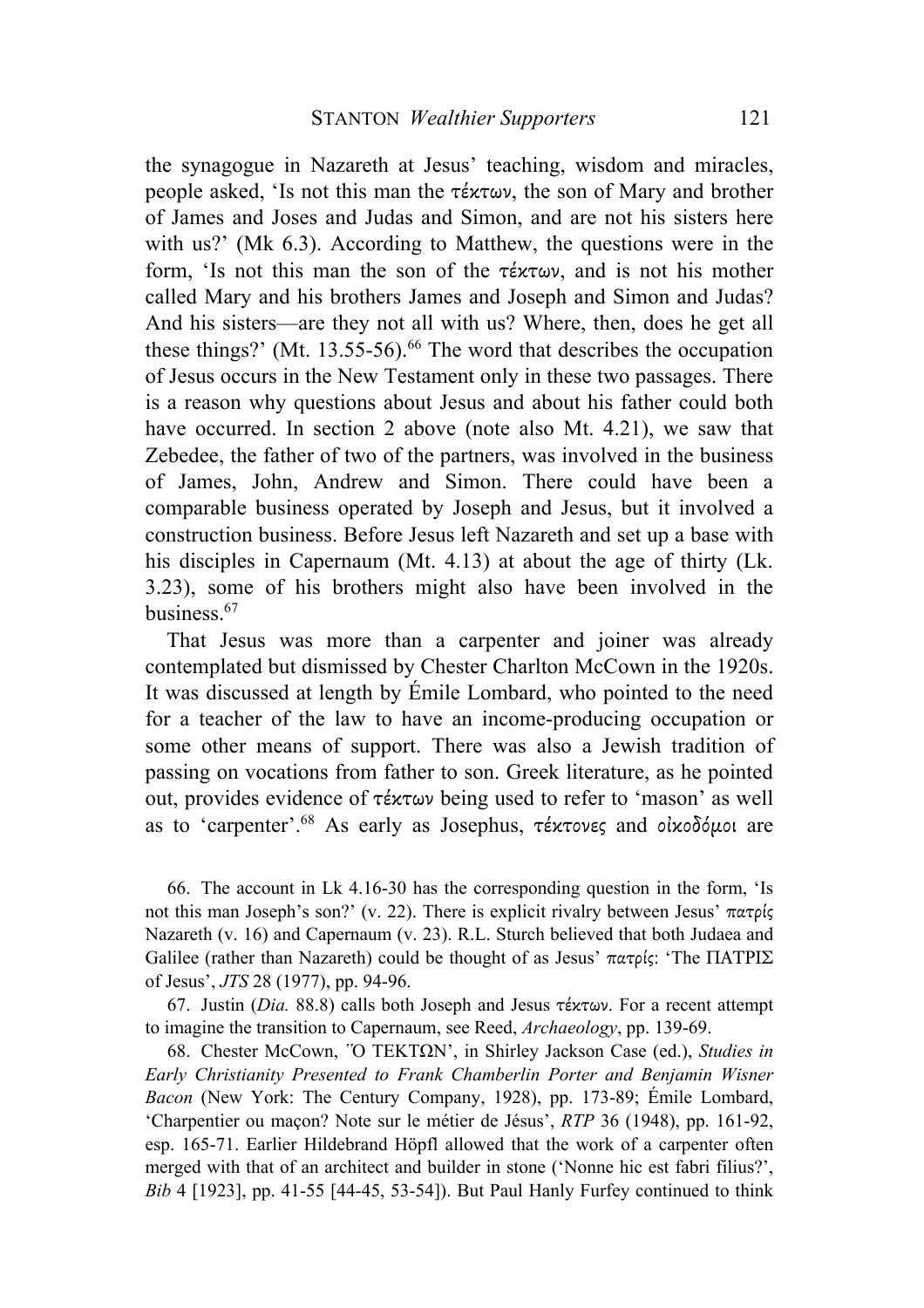sometimes run together, as when he writes of skilled workers who were carpenters and builders being sent to construct a palace for David in Jerusalem (*Ant.* 7.66), and sometimes separately (*Ant*. 15.390). If τέκτονες can refer to small business entrepreneurs who construct buildings, canal walls or locks, plows, chariots and other items involving more than wood, it is easier to understand how the Greek word can refer to workers in stone (*War* 3.171, 173) and metals (*Ant.* 6.40) as well as wood.

The papyri from Egypt give some support to the idea that τέκτονες were not restricted to working with saws, hammers and nails, but might employ others in a construction business.<sup>69</sup> We have already seen (in section 2 and n. 34) that a place where a business such as a firm of potters or brick-makers can work is crucial. A land sale of the first century (P.Mich. 5.291.4-5) lists the western boundary of a walled block of land with two buildings on it as the workshops of the sons of Papontos the builder (υἱῶν Παποντο̃τος [τέκ]τωνος [*sic*] τόποι). Again, it seems to be a business operated by a father and his sons. In a private letter (P.Oxy. 18.2190.49-51 [late first century CE]), a son advises his father to hand over a troublesome worker (perhaps a slave) to a  $\tau \xi \kappa \tau \omega \nu$ , where someone as young as he is could earn two drachmas a day. Clearly, a τέκτων is expected to employ people. In a business letter dealing with the recovery of sums of money (P.Ryl. 4.606.16-19 [late third century CE]), the writer says, 'I have recovered the remnants from the builder: from his debt of 2000 drakhmai I got 1000 on account.' Obviously, a builder could be expected to have a large reserve of funds. In a private letter, a certain Apollonius is told that, in his absence, thirty construction men (τέκτονες) were sent for in order to work on Trajan's Canal, perhaps in constructing locks; they seem to be somewhat above

of Jesus as working-class at the end of his study of τέκτων ('Christ as *Tektôn*', *CBQ* 17 [1955], pp. 324-35).

69. In all periods, the most common usage of  $\tau \notin \mathcal{K} \cup \mathcal{K}$  is in lists where men are identified by their occupation. See, for example, P.Sarap. 76.8 (late first to early second century CE), BGU 7.1620. VIII.9 (first half of second century CE), P. Vars. 2.8.5 (second century CE), PSI 6.713.5-6 (third century CE), P.Osl. 3.144.18 (270– 75 CE), P.Gron. 6.10-11 (fifth century CE?), P.Flor. 3.297.II<sup>verso</sup>.101 (sixth century CE), and, similarly, in a rock-cut inscription from Cilicia (SEG 28.1280 [261 CE]). Philo of Alexandreia comments on this usage in a passage where τέκτων refers to a skilled shaper of pieces of wood: *The prayers and curses uttered by Noah on his return to sobriety* (§35-36). See *De sobrietate* in *Les oeuvres de Philon d'Alexandrie* XI-XII (ed. Jean Gorez; Les Éditions du Cerf, XII, p. 144)*.*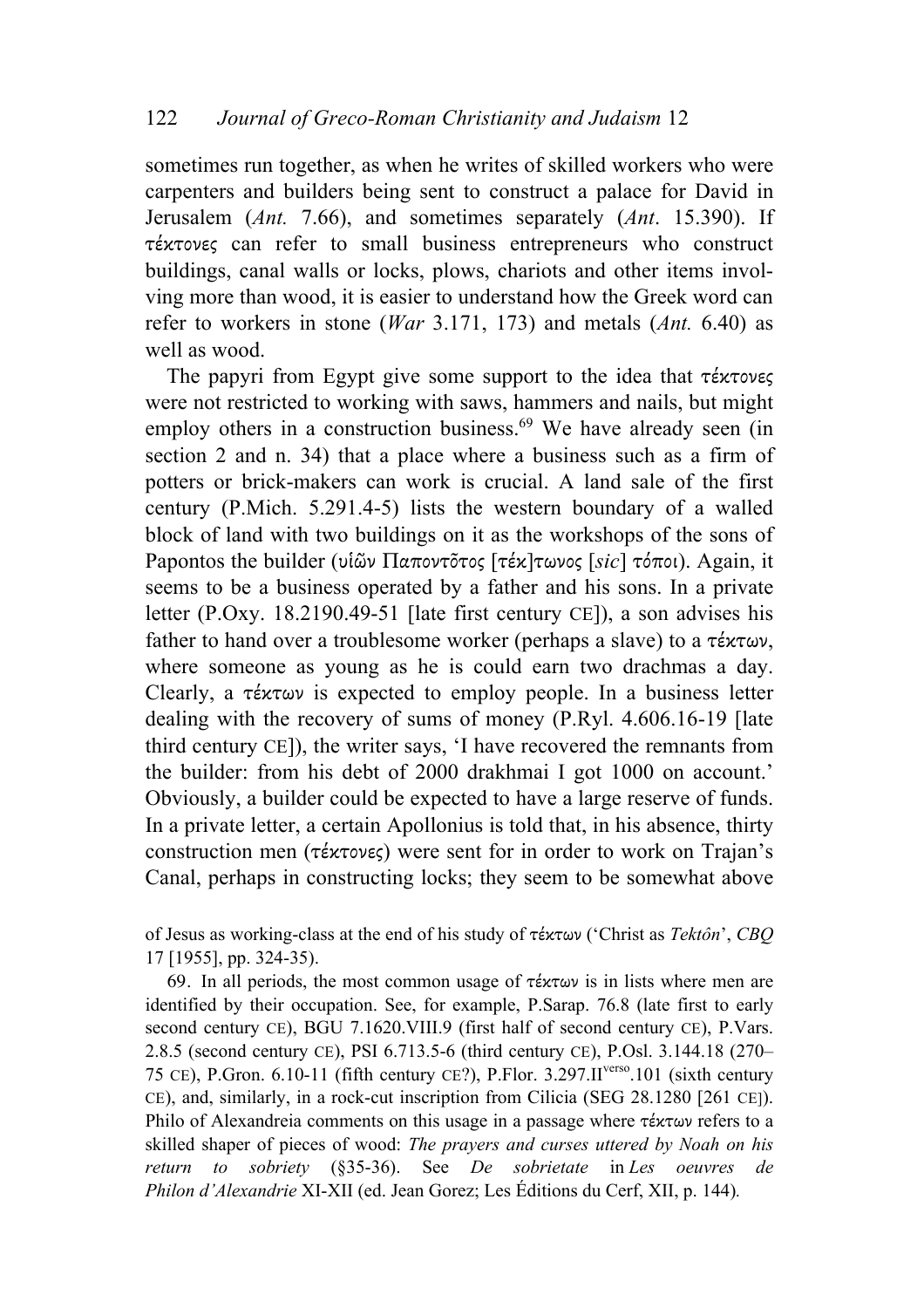the ἐργάται, 'laborers' (P.Oxy. 55.3814.4-6, 13-15 [third or fourth century CE]).<sup>70</sup>

Ninety years ago, Shirley Jackson Case argued rather unconvincingly that Jesus must have been influenced by visits to Sepphoris, only six kms north by north-west of Nazareth. He suggested that Jesus may have found work as a builder in the reconstruction of Sepphoris under Herod Antipas after its destruction by Roman forces in 4 BCE (Josephus, *War* 2.68; *Ant.* 17.288-289). Case's specific suggestion was taken up by Batey, though he contemplated skilled workers at a basic level (such as stone cutters, masons, plasterers, carpenters and so on) more than higher-level construction people (such as city planners familiar with Hellenistic design and building contractors). He proceeded to consider the political, economic, religious and social influences of this Hellenistic city on Jesus' trade as a carpenter and on Jesus himself. While he realized how offensive the 'theater actors' were in Jesus' teaching, he felt obliged to argue that the theater of Sepphoris was built by Herod Antipas and not in the late first or early second century. Even if Antipas, through his education in Rome, is likely to have approved of Greek theaters and theatrical performances, we cannot be sure that he built this particular theater. <sup>71</sup> Reed, who, incidentally, assumes that

70. Later again, an account records a payment to a building contractor for work on the waterwheel serving the irrigated land of an orchardist (PSI 7.809.4-5, fourth or fifth century CE).

71. Shirley Jackson Case, 'Jesus and Sepphoris', *JBL* 45 (1926), pp. 14-22, esp. 17-19, 21. As Stuart S. Miller pointed out, 'While Case's study is suggestive, it is not based upon any concrete evidence' (*Studies in the History and Tradition of Sepphoris* [SJLA, 37; Leiden: Brill, 1984], pp. 3-4 n. 14). Harold W. Hoehner later suggested that Joseph may have plied his trade as a carpenter in Sepphoris (*Herod Antipas* [SNTSMS, 17; Cambridge: Cambridge University Press, 1972], p. 85). See also Batey, 'Is not this', p. 251 (but note doubts at p. 255); 'Jesus and the Theatre', *NTS* 30 (1984), pp. 563-74; *Jesus and the Forgotten City: New Light on Sepphoris and the Urban World of Jesus* (Grand Rapids: Baker, 1991), pp. 83-103 (cf. 'Sepphoris: An Urban Portrait of Jesus', *BAR* 18.3 [1992], pp. 50-62); 'Sepphoris and the Jesus Movement', *NTS* 46 (2001), pp. 402-409; 'Did Antipas Build the Sepphoris Theater?', in James H. Charlesworth (ed.), *Jesus and Archaeology* (Grand Rapids: Eerdmans, 2006), pp. 111-19. See the doubts of Eric M. Meyers, asorblog.org/did-jesus-celebrate-passover-in-sepphoris/ (accessed 1 June 2015). Thomas R.W. Longstaff wants to place Jesus in a thoroughly urban environment, but the lack of evidence that Jesus ever went to Sepphoris is a major obstacle to this view ('Nazareth and Sepphoris: Insights into Christian Origins', in Arland J. Hultgren and Barbara Hall [eds.], *Christ and his Communities: Essays in Honor of*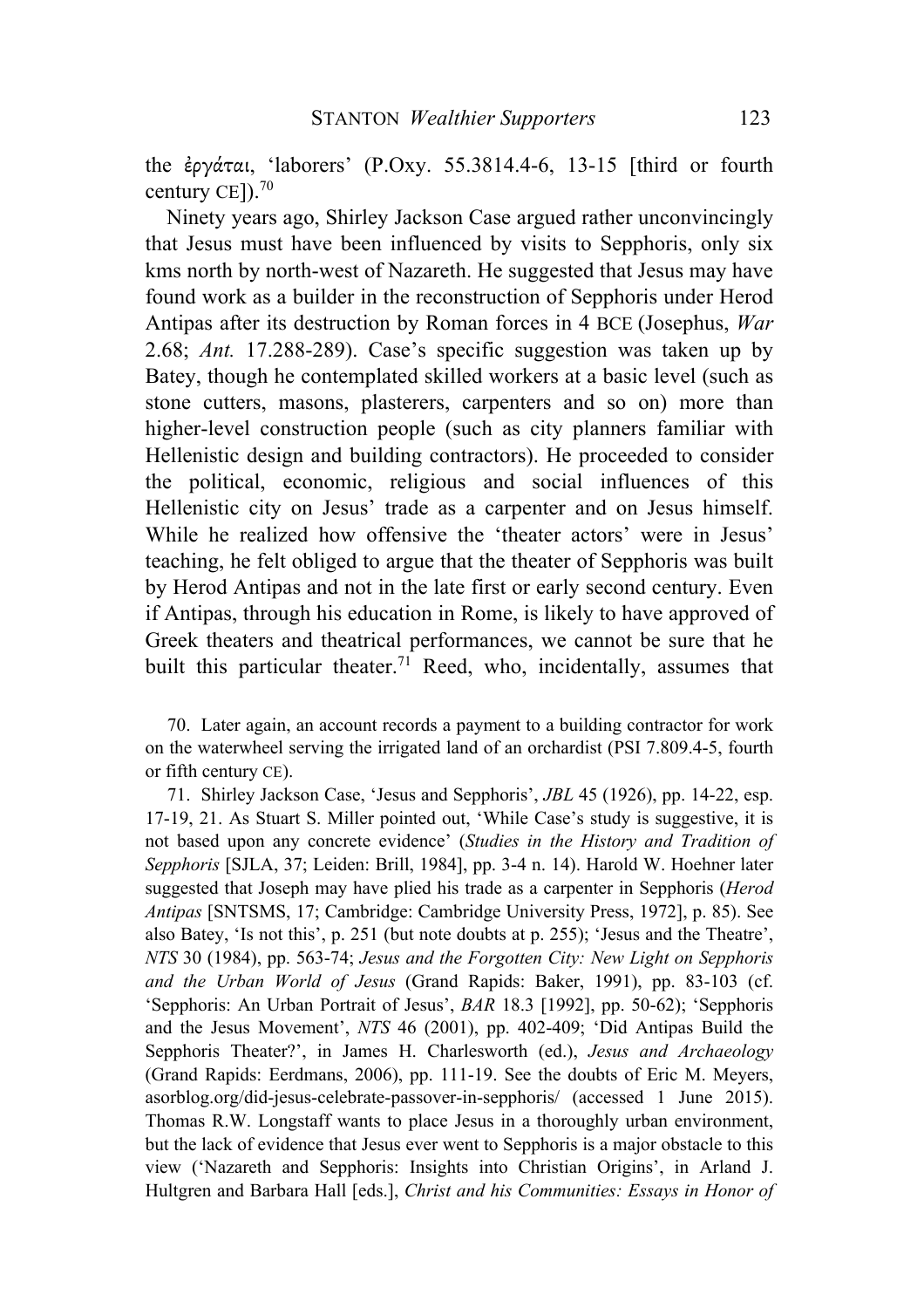Jesus' followers were relatively young men of marginal status, argues that a city like Sepphoris would be treated with suspicion by villagers in rural Galilee because of the strain it imposed on agricultural practices without producing economic prosperity, and because of the high death rate in the cities (especially due to malaria). He believes Jesus had some extended family in Sepphoris.<sup>72</sup> But I doubt that devout Jews, and especially Jesus (with his message of humility), would have been associated with the grandiose building schemes of Herod Antipas and his promotion of himself in Sepphoris. It is far more than activities in Sepphoris to which I have drawn attention, such as games with naked athletes.73 Herod's offensiveness to religious Jews was later shown in his murder of John the baptizer.

There is also support in literary sources of the first and second centuries for τέκτων as a building constructor. Admittedly, there are passages where the term could refer to a carpenter or cabinetmaker/joiner as we understand those words. For example, Marcus Aurelius refers to workshops where sawdust would be left by the

*Reginald H. Fuller* [AThRSup, 11; Cincinnati: Forward Movement, 1990], pp. 8- 15). On archaeological investigations at Sepphoris, see Eric M. Meyers et al., *Sepphoris* (Winona Lake, IN: Eisenbrauns, 1992); Zeev Weiss, *NEAEHL* 4.1324- 28; Carol L. Meyers and Eric M. Meyers, *OEANE* 4.527-36; Mark A. Chancey, 'The Cultural Milieu of Ancient Sepphoris', *NTS* 47 (2001), pp. 127-45; Meyers and Chancey, *Alexander*, pp. 269-80.

72. Jonathan L. Reed, 'Instability in Jesus' Galilee: A Demographic Perspective', *JBL* 129 (2010), pp. 343-65, esp. 344, 358-60, 363. Reed provides a balanced account of the debate over Jesus' alleged visits to Sepphoris (*Archaeology*, ch. 4).

73. G.R. Stanton, 'Hellenism', in Craig A. Evans and Stanley E. Porter (eds.), *Dictionary of New Testament Background* (Downers Grove, IL: InterVarsity Press, 2000), pp. 464-73, esp. 467-68. Mark A. Chancey sought to minimize Greek culture in Sepphoris, but the earliest surviving coins of the city, as his plates show, have Greek inscriptions ('Cultural Milieu', p. 132; cf. Yaakov Meshorer, 'Sepphoris and Rome', in Otto Mørkholm and Nancy M. Waggoner [eds.], *Greek Numismatics and Archaeology: Essays in Honor of Margaret Thompson* [Wetteren: Cultura, 1979], pp. 159-76, esp. 160). For a cautious assessment of Antipas's achievement, see Morten Hørning Jensen, *Herod Antipas in Galilee: The Literary and Archaeological Sources on the Reign of Herod Antipas and its Socio-Economic Impact on Galilee* (WUNT, 2.215; Tübingen: Mohr Siebeck, 2nd edn, 2010), esp. pp. 98-100, 148-49, 160-62, 184-86, 240-59. But Josephus says that Antipas restored Sepphoris so splendidly that it became the 'ornament of all Galilee' (*Ant.* 18.27).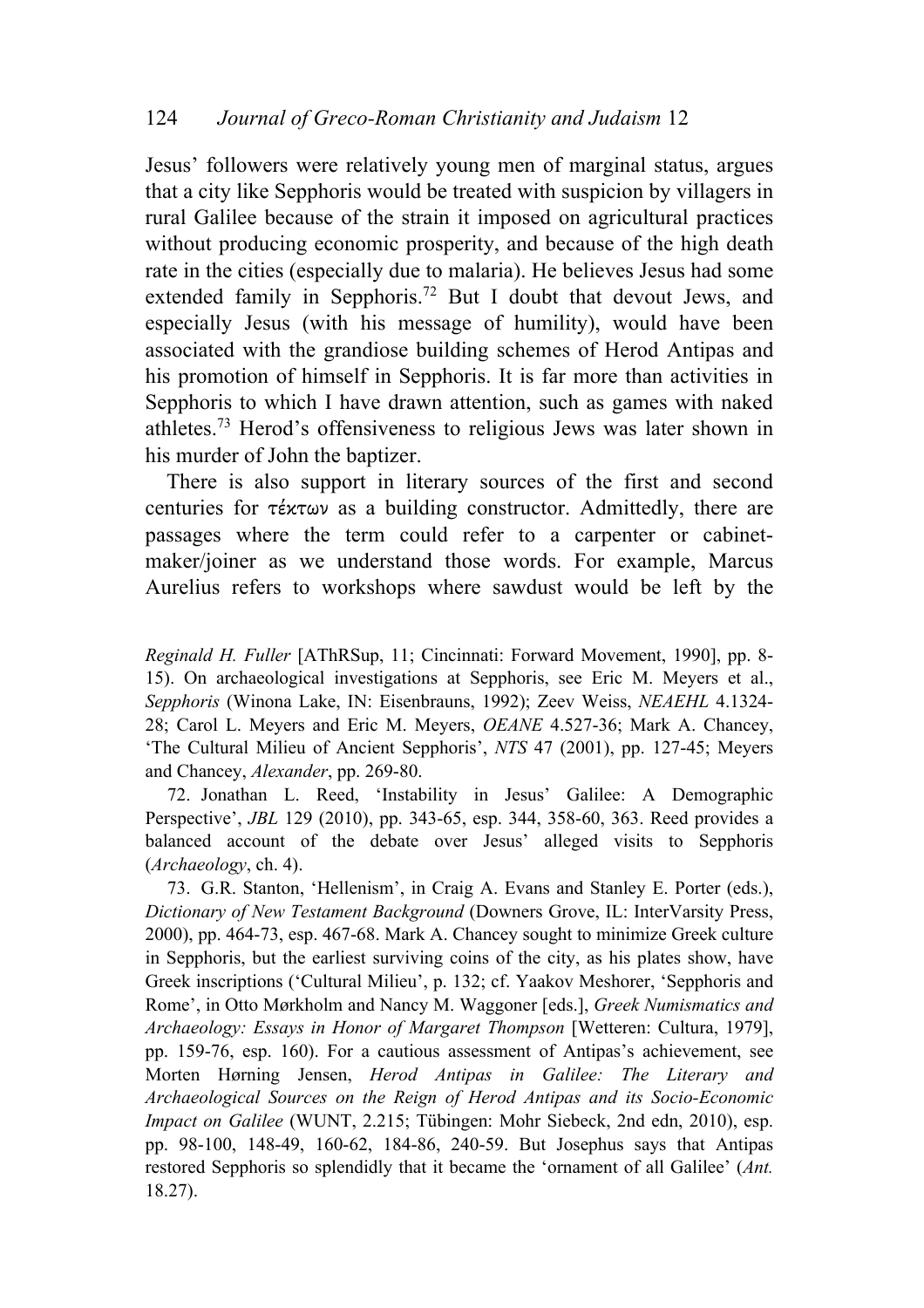τέκτων just as off-cuts would be left by the leather-worker (8.50.1). Typical products of the τέκτων in this sense are plows, yokes and couches.74 Typical tools are the adze (σκέπαρνον) and axe (πελεκύς), as in Epictetus 4.8.4 and 4.8.7. But elsewhere in Epictetus, the τέκτων is clearly responsible for building the whole house (3.10.15). A builder gets his contract for a house and builds it  $(3.21.4)$ . A  $\tau \in \mathcal{K} \cap \mathcal{K}$  can work with timber (1.15.2; 3.22.20), but in Aelius Aristides's *On the Four*, the τέκτων sets stones in place (3.144 Behr). In Galen, too, τέκτονες is reasonably understood as 'builders' (*On the Doctrines of Hippocrates and Plato* 9.8.5). Many buildings would have stone as well as timber in their construction. And even the smaller products of a carpenter can involve the use of metals. Thus, wagons can have a metal hoop fixed to a wooden wheel, and plows can have a metal plowshare (ὕνις; *uomer*) fixed to the share-beam.75

While one might hesitate, on the basis of the Gospels alone, to conclude that Joseph and Jesus operated a father–son small business that constructed buildings, the non-canonical *Gospel of James* (second century CE) does not hesitate to say that Joseph's work was 'to construct buildings' (οἰκοδοµῆσαι τὰς οἰκοδοµάς; 9.3). When Mary was in the sixth month of her pregnancy, Joseph 'returned from his building projects' (13.1).76 It is thus possible that Jesus and his father came from an entrepreneurial sector of society like the Zebedee-James-John-Andrew-Simon fishing partnership.

## *Conclusion*

The language of the Gospels indicates that these five men ran a business partnership that owned at least two boats. It employed hired

74. Justin, *Dia.* 88.8 (ἄροτρα καὶ ζυγά), speaking of Jesus himself; Maximus of Tyre 15.3 (ἄροτρον, σκίµπους).

75. See, for example, Georges Raepsaet, 'Landtransport', *DNP* 6.1098-1103; Kai Ruffing, 'Pflug, II. Klassische Antike', *DNP* 9.706-707; Helmuth Schneider, *Geschichte der antiken Technik* (Munich: Beck, 2007), pp. 32-35, esp. 33. This is what one would expect in the Levant, where swords may be beaten into plowshares (Isa. 2.4; Mic. 4.3) and vice versa (Joel 3.10).

76. See Ronald F. Hock, *The Life of Mary and Birth of Jesus: The Ancient Infancy Gospel of James* (Berkeley: Ulysses Press, 1997), pp. 1-40; Paul Foster, 'The *Protevangelium of James*', in Paul Foster (ed.), *The Non-Canonical Gospels* (London: T. & T. Clark, 2008), pp. 110-25. When introduced in 9.1, Joseph throws down his adze (σκέπαρνον).